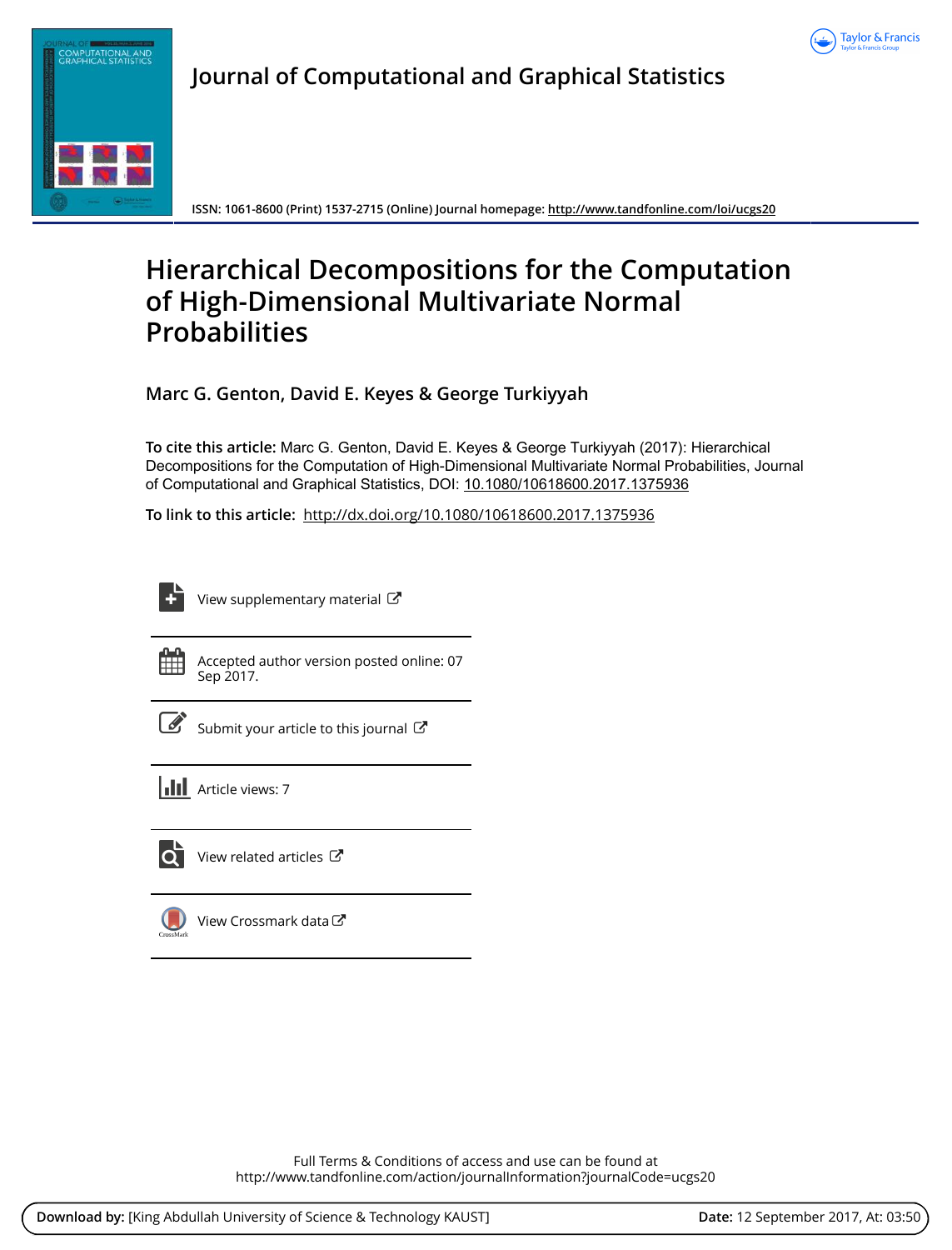# Hierarchical Decompositions for the Computation of High-Dimensional Multivariate Normal Probabilities

Marc G. Genton<sup>1</sup>, David E. Keyes<sup>1</sup>, and George Turkiyyah<sup>2</sup>

August 25, 2017

## Abstract

We present a hierarchical decomposition scheme for computing the *n*-dimensional integral of multivariate normal probabilities that appear frequently in statistics. The scheme exploits the fact that the formally dense covariance matrix can be approximated by a matrix with a hierarchical low rank structure. It allows the reduction of the computational complexity per Monte Carlo sample from  $\mathcal{O}(n^2)$  to  $\mathcal{O}(mn + kn\log(n/m))$ , where k is the numerical rank of off-diagonal matrix blocks and  $m$  is the size of small diagonal blocks in the matrix that are not well-approximated by low rank factorizations and treated as dense submatrices. This hierarchical decomposition leads to substantial efficiencies in multivariate normal probability computations and allows integrations in thousands of dimensions to be practical on modern workstations. **ACCEPTED MANUSCRIPT**<br> **ACCEPTED MANUSCRIPT**<br> **ACCEPTED MANUSCRIPT**<br> **ACCEPTED MANUSCRIPT**<br> **ACCEPTED MANUSCRIPT**<br> **ACCEPTED MANUSCRIPT**<br> **ACCEPTED MANUSCRIPT**<br> **ACCEPTED MANUSCRIPT**<br> **ACCEPTED MANUSCRIPT**<br> **ACCEPTED MANUS** 

Key words: Hierarchical low-rank structure; Max-stable process; Multivariate cumulative distribution function; Multivariate skew-normal distribution; Spatial statistics.

Short title: High-Dimensional Multivariate Normal Probabilities

<sup>1</sup>CEMSE Division, Extreme Computing Research Center, King Abdullah University of Science and Technology, Thuwal 23955-6900, Saudi Arabia. marc.genton@kaust.edu.sa david.keyes@kaust.edu.sa

<sup>2</sup>Department of Computer Science, American University of Beirut, Beirut, Lebanon. gt02@aub.edu.lb This research was supported by the King Abdullah University of Science and Technology (KAUST).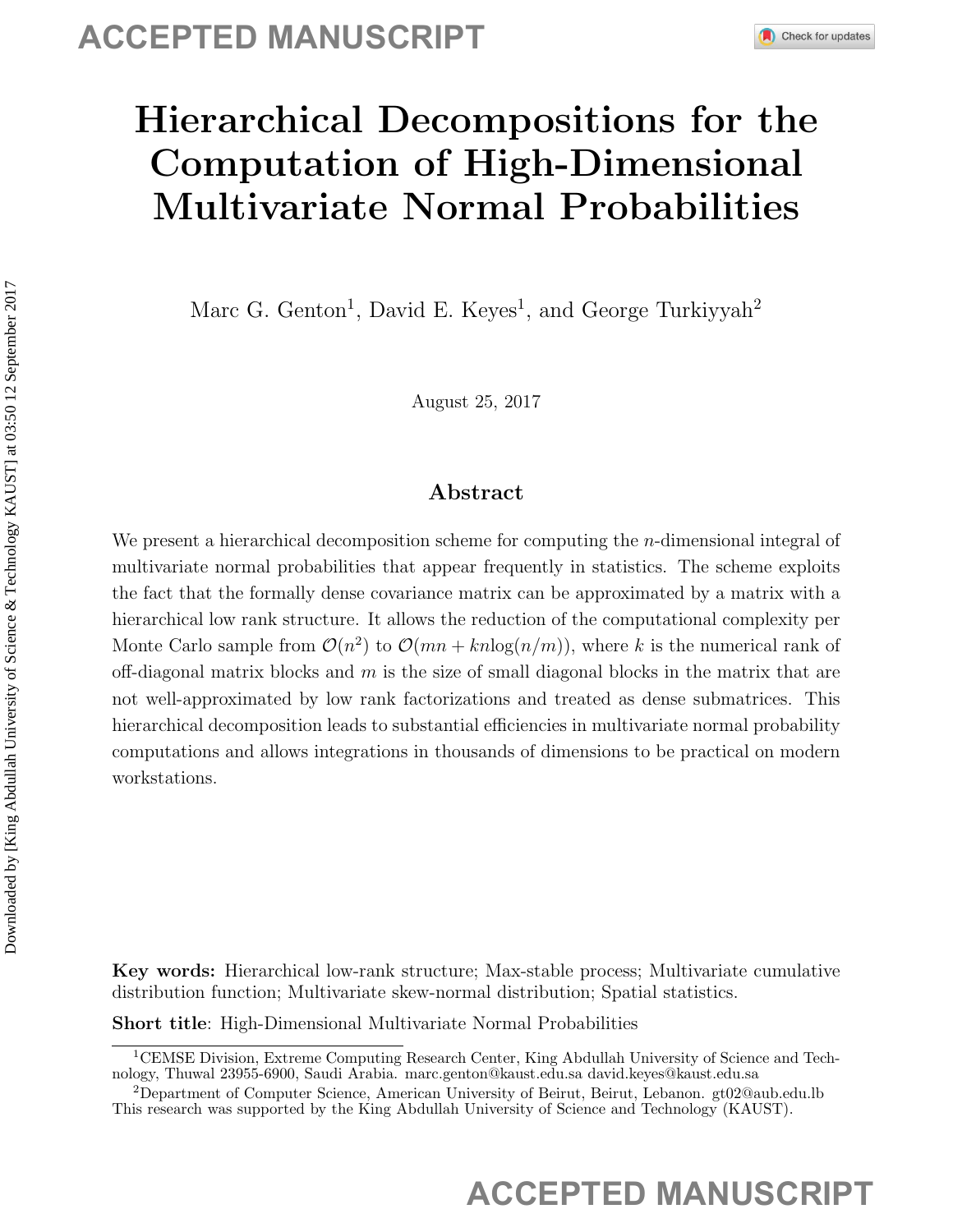## 1 Introduction

The efficient computation of multivariate normal probabilities is important for many applications in spatial statistics. It consists in the evaluation of the  $n$ -dimensional integral

$$
\Phi_n(\mathbf{a}, \mathbf{b}; \Sigma) = \int_{\mathbf{a}}^{\mathbf{b}} \phi_n(\mathbf{x}; \Sigma) d\mathbf{x} \n= |\Sigma|^{-1/2} (2\pi)^{-n/2} \int_{a_1}^{b_1} \cdots \int_{a_n}^{b_n} \exp\left(-\frac{1}{2}\mathbf{x}^\top \Sigma^{-1} \mathbf{x}\right) d x_n \cdots d x_1,
$$
\n(1)

where  $\Sigma$  is a positive definite  $n \times n$  covariance matrix,  $\mathbf{x} = (x_1, \dots, x_n)^\top$ ,  $\phi_n(\cdot; \Sigma)$  denotes the n-dimensional multivariate normal probability density function with zero mean vector and covariance matrix  $\Sigma$ , and the integration limits  $\mathbf{a} = (a_1, \ldots, a_n)^\top$  and  $\mathbf{b} = (b_1, \ldots, b_n)^\top$ form a hyper-rectangle in  $\mathbb{R}^n$ . When the dimension n is large, the evaluation of (1) becomes very challenging and Monte Carlo methods must be used; see Genz and Bretz (2009) and references therein. **ACCEPTED MANUSCRIPT**<br> **I** Introduction of activation streamly probabilists is important for many applications in applied size is a positive streamlest and the relation of the system of  $\phi_n(n, b; \Sigma) = \int_0^{\infty} \phi_n(x; \Sigma) dx$ ,  $\$ 

The computation of (1) for large n is desirable for various applications but is currently out of reach for dimensions  $n > 1000$ , say. For example, the statistical modeling of spatial extremes is a very active area of research (Cooley et al., 2012; Davison et al., 2012; Davison and Huser, 2015) that relies on so-called max-stable processes. The joint cumulative distribution function of a max-stable process  $Z(\mathbf{s})$  observed at n locations  $\mathbf{s}_1, \ldots, \mathbf{s}_n$  in  $\mathbb{R}^2$  is

$$
\text{pr}\{Z(\mathbf{s}_1) \le z_1, \dots, Z(\mathbf{s}_n) \le z_n\} = \exp\{-V(\mathbf{z})\},\tag{2}
$$

where  $\mathbf{z} = (z_1, \ldots, z_n)^\top$  and  $V(\mathbf{z})$  is the exponent measure. One popular max-stable model is the Brown–Resnick model (Brown and Resnick, 1977; Kabluchko et al., 2009), which has an exponent measure

$$
V(\mathbf{z}) = \sum_{i=1}^{n} z_i^{-1} \Phi_{n-1}(-\infty, \mathbf{b}_i; \Sigma_i),
$$
\n(3)

where the  $\mathbf{b}_i$  and  $\Sigma_i$  are defined in the Supplementary Material of Castruccio et al. (2016) and depend on an underlying variogram function. Likelihood inference for spatial max-stable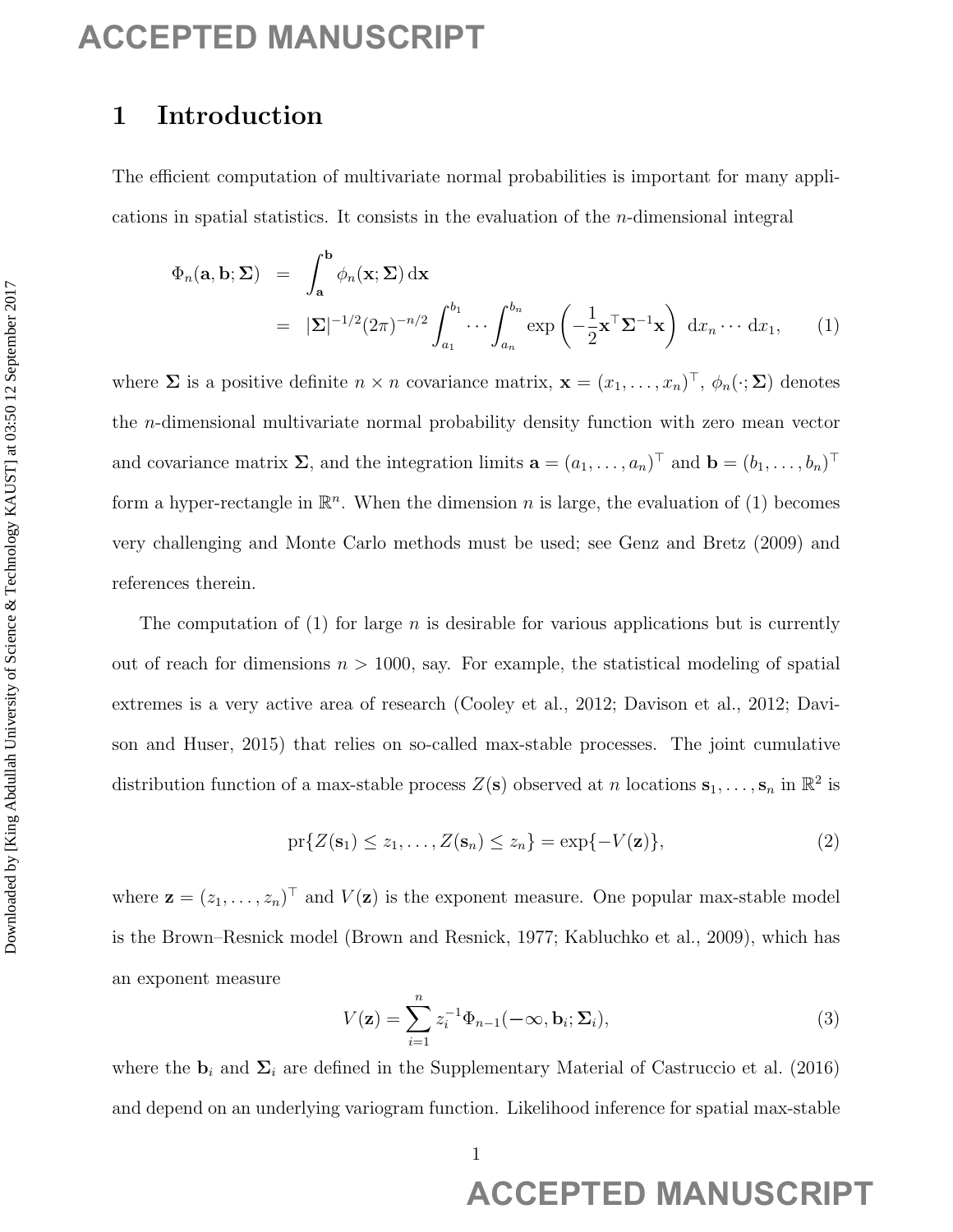processes is very challenging because the probability density associated with (2) involves a sum over the set of all partitions of the vector z, and the cardinality of this set is the Bell number of order n (Graham et al., 1988). This challenge can be addressed in various ways, for example, by using composite likelihood functions of order  $n^* \ll n$ , see Castruccio et al. (2016) and references therein, or by resorting to a stochastic EM algorithm, see Dombry et al. (2017). An additional computational challenge arises with the Brown–Resnick model due to the high-dimensional multivariate normal probabilities appearing in the exponent measure (3) and in the derivatives of  $V(\mathbf{z})$ , hence the need for fast methods to evaluate (1) for large n. A similar issue arises when the occurrence times of maxima are available (Stephenson and Tawn, 2005) or with threshold-based censored methods (Wadsworth and Tawn, 2014; Huser et al., 2016). **ACCEPTED MANUSCRIPT**<br>
process as very dellarging become the probability density associated with (2) analogs a<br>
personance of order  $\alpha$  (Grabon et al., 1985). This chalongs one be obstressed in version was<br>
to consider o

Another area where high-dimensional multivariate normal probabilities arise is with multivariate skew-normal distributions (Genton, 2004; Azzalini and Capitanio, 2014). For example, the probability density of a d-variate unified skew-normal distribution (Arellano-Valle and Azzalini, 2006) is of the form:

$$
\phi_d(\mathbf{y}-\boldsymbol{\xi};\Omega)\frac{\Phi_n(\boldsymbol{\gamma}+\boldsymbol{\Delta}^\top\bar{\Omega}^{-1}\boldsymbol{\omega}^{-1}(\mathbf{y}-\boldsymbol{\xi});\Gamma-\boldsymbol{\Delta}^\top\bar{\Omega}^{-1}\boldsymbol{\Delta})}{\Phi_n(\boldsymbol{\gamma};\Gamma)},\quad \mathbf{y}\in\mathbb{R}^d,\tag{4}
$$

where  $\xi \in \mathbb{R}^d$  is a location vector,  $\gamma \in \mathbb{R}^n$  is an extension vector,  $\omega$  is  $d \times d$  diagonal matrix of standard deviations and

$$
\begin{bmatrix} \Gamma & \Delta^\top \\ \Delta & \bar{\Omega} \end{bmatrix}
$$

is an  $(n + d) \times (n + d)$  correlation matrix. Such multivariate unified skew-normal distributions appear very naturally as the finite-dimensional distribution of a skew-Gaussian random process observed at n spatial locations, in which case  $d = n$  in (4); see Genton and Zhang (2012) and references therein. With a large number n of locations, the evaluation of  $\Phi_n$  in (4) becomes very challenging. The probability density function (4) also arises in problems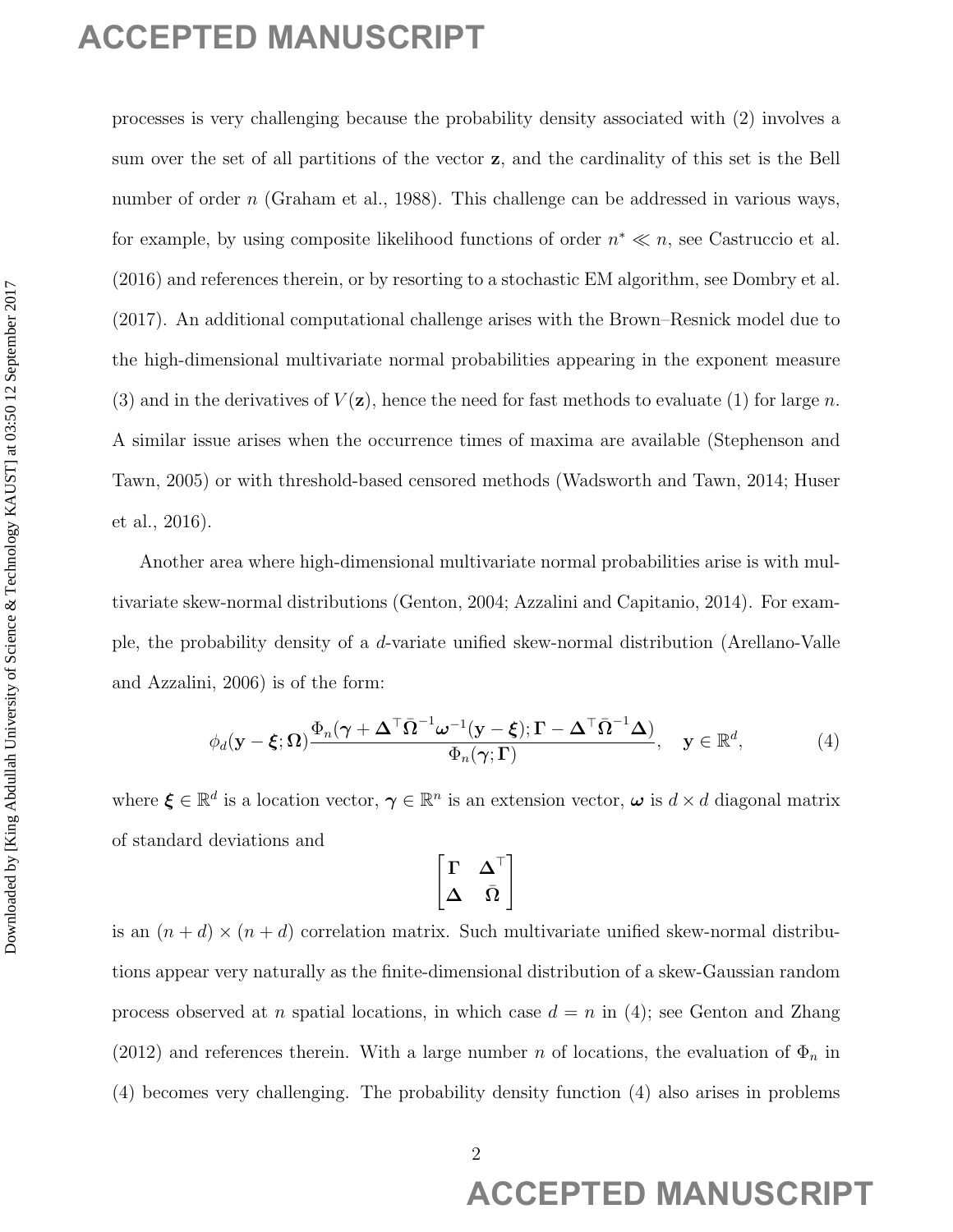involving a selection mechanism (Arellano-Valle et al., 2006), for example, in genetic selection problems. In particular, the exact distribution of the maximum of the n components of an exchangeable multivariate normal random vector involves the multivariate normal cumulative distribution function of dimension  $n - 1$  (Arellano-Valle and Genton, 2008).

In spatial statistics and related fields, the matrix  $\Sigma$  in (1) is often computed from a covariance function  $C(\mathbf{s}_i, \mathbf{s}_j)$  that models the spatial correlation between measurements at locations  $s_i$  and  $s_j$ . Given n measurement locations in  $\mathbb{R}^d$ , the entries of the covariance matrix are  $\Sigma_{ij} = C(\mathbf{s}_i, \mathbf{s}_j), i, j = 1, \dots, n$ . The covariance function is frequently taken to be a member of the Matérn family (Matérn, 1986) which is conveniently parameterized by a pair of parameters controlling the range of the correlation and smoothness of the associated random process.

A highly successful method for evaluating the multivariate normal probability (1) was proposed in Genz (1992) and further refined in Genz and Bretz (2009). The method transforms the n-dimensional integral into an iterated sequence of one-dimensional integrals that is then computed with randomized quasi-Monte Carlo sampling. A pivoted version of Cholesky decomposition is used to reorder the dimensions of the sequence of one-dimensional integrals to reduce the variance of the Monte Carlo estimate. This method is now implemented in the mvtnorm R package (Genz et al., 2016) and is quite practical for up to a few hundred dimensions on standard workstations; it has essentially become the standard method for computing multivariate normal probabilities, but it can be very slow when  $n$  is large. ACCEPTED MANUSCRIPT<br>
including a relation conclusion (Articum Value in Al. 2005) for example, in genetic scheme<br>
then professor in pericipitative correlation of the member of the correlation<br>
are consequented considered b

Miwa et al. (2003) proposed accurate methods for calculating orthant probabilities by reducing them to probabilities with tridiagonal correlation matrices and Craig (2008) improved the effectiveness of this strategy by using Fast Fourier Transforms (FFTs). These methods are not adequate for high-dimensional problems, however, as they scale poorly with dimension. Phinikettos and Gandy (2011) showed the effectiveness of a number of variance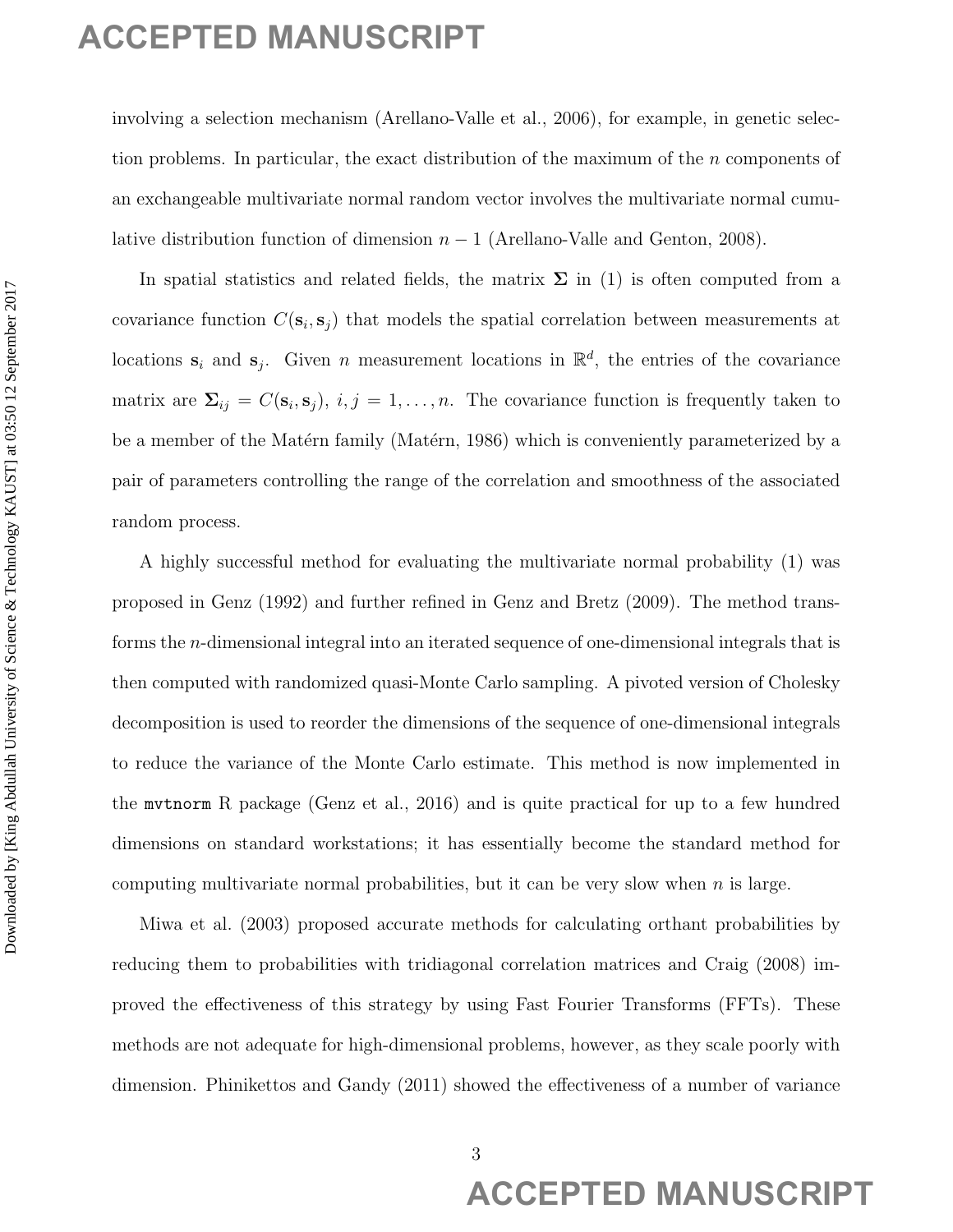reduction techniques for improving Monte Carlo estimates. Recursive integration strategies for evaluating multivariate normal probabilities from one-dimensional integrals have been described in Hayter (2012) but their effectiveness is limited to small-dimensional problems. A very effective recursive formulation, limited to the bivariate case only, is presented in Meyer (2013). More recently, Ridgway (2015) chose suitable Monte Carlo points with carefully adjusted Markov chain Monte Carlo (MCMC) moves in a sequential Monte Carlo strategy for the computation of orthant probabilities. Botev (2016) proposed the use of an exponential tilting importance sampling strategy in Monte Carlo integration and showed its remarkable effectiveness in decreasing the variance of the estimates, particularly in the tails of the distribution compared to Genz' strategy. Conditioning approximations (Mendell and Elston, 1974; Trinh and Genz, 2015) can produce fast estimates of multivariate normal probabilities but unfortunately cannot produce estimates of the approximation errors. They remain therefore limited to the types of problems and ranges where assessments of the accuracy levels of univariate or bivariate conditioning approximations have already been performed and found acceptable. **ACCEPTED MANUSCRIPT**<br>
making and simple for improving Monte Carb estimates. Recursive integrations simple for extending reministration terms probabilities from our directions integrations on the second integration of the

In spatial statistics and the aforementioned areas, problems with thousands or even tens of thousands of dimensions can arise in important applications, thus methods that can scale to this range are needed. The method of Genz has limited scalability that precludes its practical use in such problems. One of its limitations is pivoted factorization, which scales as  $O(n^3)$  in floating point operations and requires  $O(n^2)$  amount of memory. When n is in the  $10^4 - 10^5$  range, these resources become constraining. A more critical limitation though is the  $O(n^2)$  cost per Monte Carlo sample leading to an overall complexity of  $O(Nn^2)$ , where N is the number of (quasi-) Monte Carlo samples used in the evaluation. Even when  $n$  is only on the order of  $10^4$  and N is in the range  $10^4 - 10^5$ , the multivariate normal integral computation becomes impractical even on high-end workstations. It becomes infeasible if n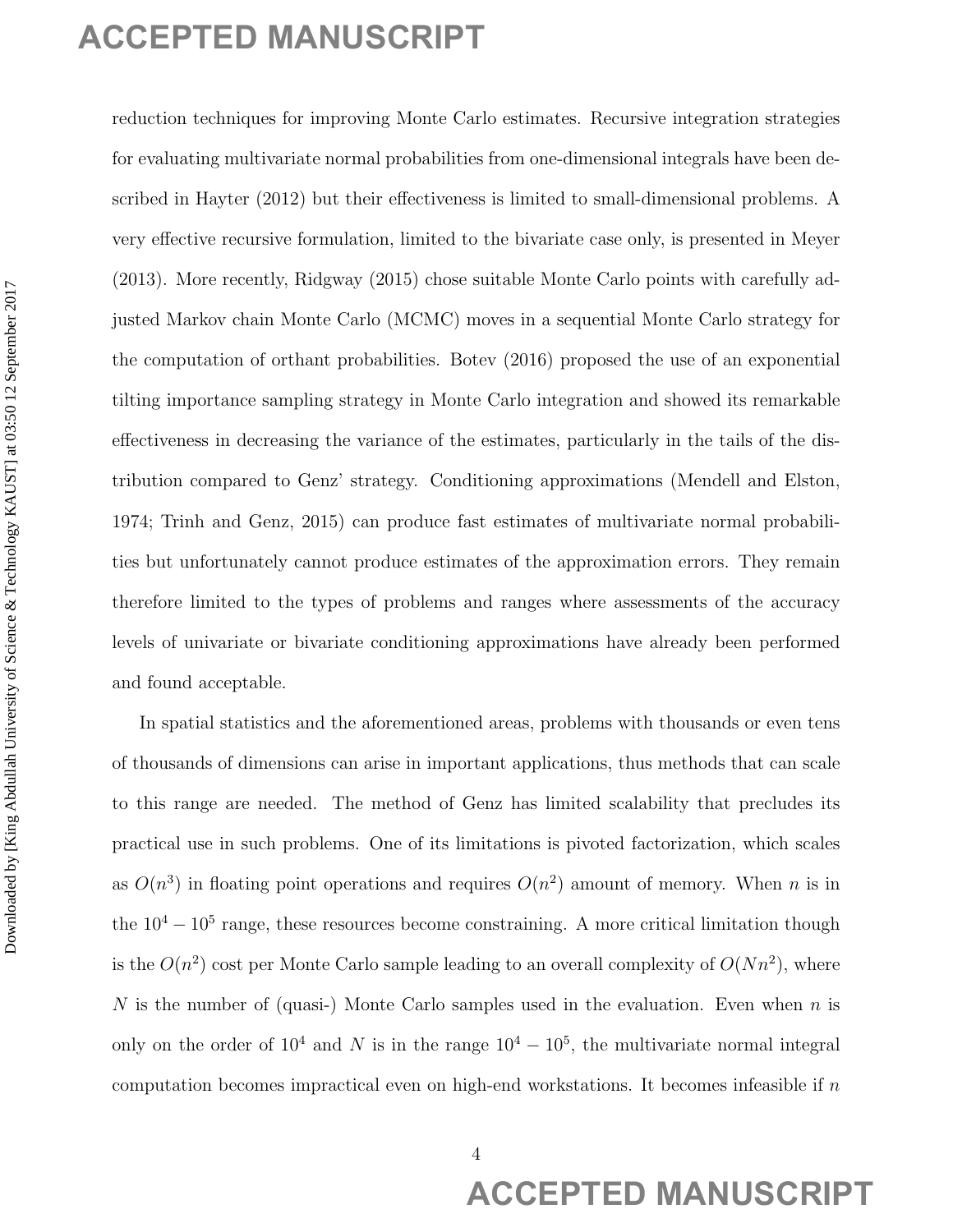and N grow by an order of magnitude.

In this paper, we exploit the structure of the covariance functions commonly used in spatial statistics applications to allow the evaluation of these large-scale multivariate normal integrals. The particular structure we exploit is the hierarchically low rank nature of the formally dense covariance matrix, where matrix blocks in the off-diagonal regions admit a low rank approximation. This hierarchical matrix structure allows a substantial reduction in the cost per Monte Carlo sample from quadratic to log-linear in the problem dimension, as well as a reduction in the memory required to store a Cholesky factorization, allowing large problems to be readily tackled.

Hierarchical matrices, also known as  $H$ -matrices, were introduced by Hackbusch (1999), originally in the context of matrices originating from discretizations of elliptic PDEs and related integral equations of computational physics. This allowed dense matrix operations to be performed in log-linear  $O(n \log^{\gamma} n)$ ,  $\gamma \geq 1$ , complexity with controllable approximation accuracy. The reduction in storage and arithmetic complexity required to perform matrix-vector operations as well as factorization and inversion operations from quadratic or even cubic to log-linear allows large classes of computations, which would normally be prohibitively expensive, to be feasible (Grasedyck and Hackbusch, 2003; Xia et al., 2010). Many covariance kernels of interest in statistics are similar to those that arise in these computational physics problems, and the machinery developed for hierarchical matrix representations can be adapted for statistics problems (Chen et al., 2014; Ambikasaran et al., 2016). ACCEPTED MANUSCRIPT<br>
and *X* gives by an oreplais the similators of the continuo functions converted to the stationary of the stationary of the stationary of the stationary of the stationary of the stationary of the stati

The rest of this paper is organized as follows. Section 2 describes the specific hierarchical representation of covariance used in this work. Section 3 presents the key decomposition for evaluating the multivariate normal integral. Section 4 describes the main algorithm and shows its log-linear complexity. Section 5 is a brief description of algorithms for generating the hierarchical Cholesky factor, which is actually a pre-computation, but is presented after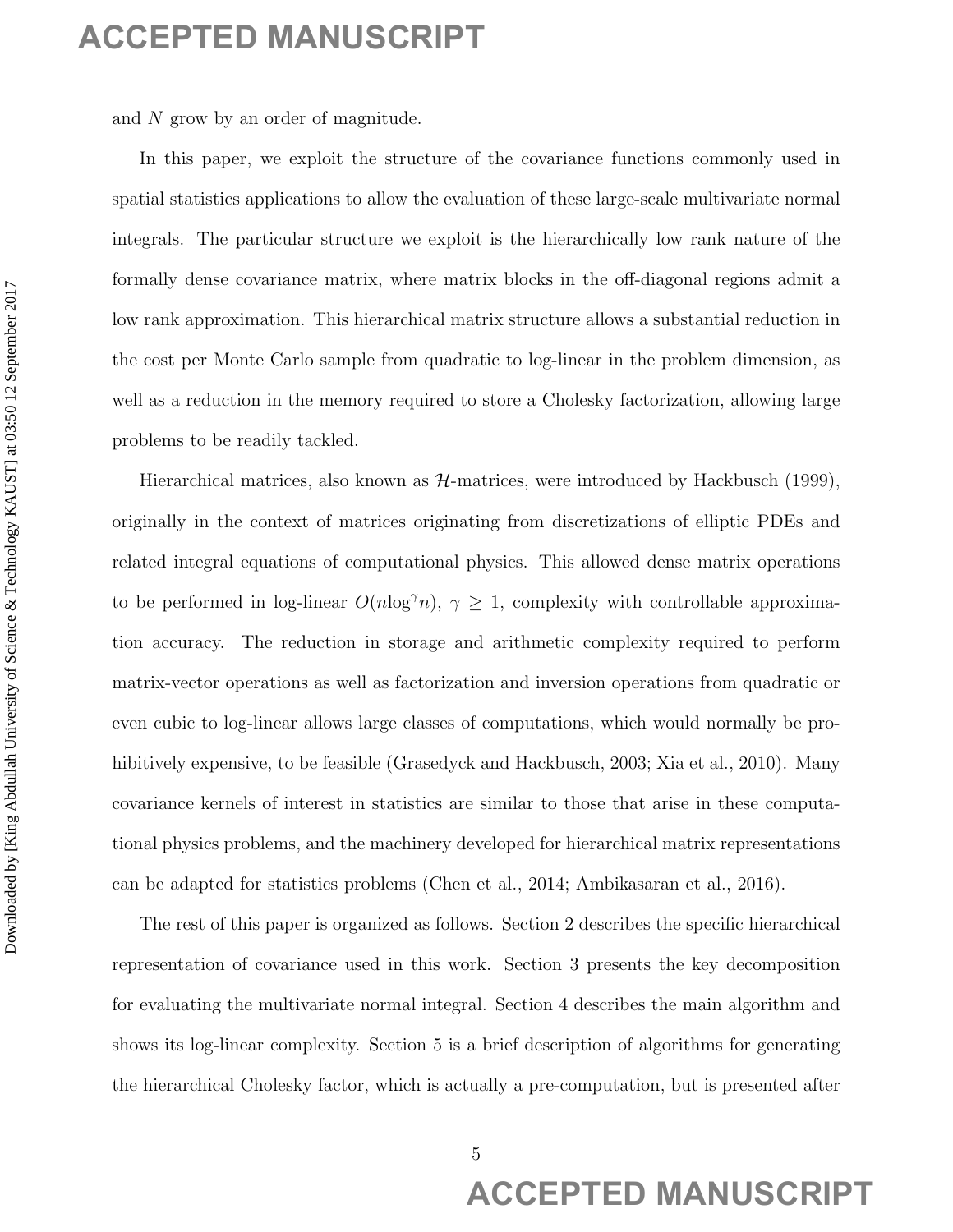the main algorithm for clarity. Section 6 includes numerical results from an implementation of the method on a few representative problems to show its scalability. Discussions and conclusions follow in Section 7.

# 2 The Hierarchically Low Rank Nature of Spatial Covariance

Many covariance functions used in spatial statistics result in covariance matrices, which, while dense and full rank, have many off-diagonal blocks that can be approximated by low rank matrices to high accuracy. This simple idea is the basis of the hierarchical matrix representation of covariance. The basic analytical property that makes these local approximations possible is that the covariance function itself admits a locally separable approximation. For example, an *m*-th order Taylor series expansion of the covariance kernel around  $(\mathbf{x}_t, \mathbf{y}_s)$  may be expressed in the form

$$
C(\mathbf{x}, \mathbf{y}) \approx \sum_{|i+j| < m} \frac{d^{i+j}C(\mathbf{x}_t, \mathbf{y}_s)}{d\mathbf{x}^i d\mathbf{y}^j} \ \psi_i(\mathbf{x} - \mathbf{x}_t) \psi_j(\mathbf{y} - \mathbf{y}_s),
$$

where  $\psi_i$  are the scaled monomials  $\psi_i(z) = z^i/i!$ . When the kernel C is asymptotically smooth, the series converges rapidly and only few terms are needed to obtain sufficiently high accuracy. The correlation between a spatial region around  $x_t$  and a spatial region around  $y_s$ , corresponding to a submatrix in the global covariance matrix, gives rise to a rank-m matrix approximation  $\mathbf{U}\mathbf{S}\mathbf{V}^{\top}$  because of this separable expansion. For Matérn kernels, a representation of this form was used to generate a fast summation code (Chen et al., 2014). Other expansions for Gaussian kernels (Greengard and Strain, 1991) have also been derived and result in different forms for the low rank block approximations. More general analytical methods for low rank approximations involve constructing a polynomial approximation of the covariance function by Lagrangian interpolation (Borm et al., 2005; Trefethen, 2013). **ACCEPTED MANUSCRIPT**<br>
the non-algorithm is clusted, System 6 includes nonrelate real focus at implementation<br>
of the rechect on a for expression present to some its semisitivy. Discussions and<br>
conductions follow in Sect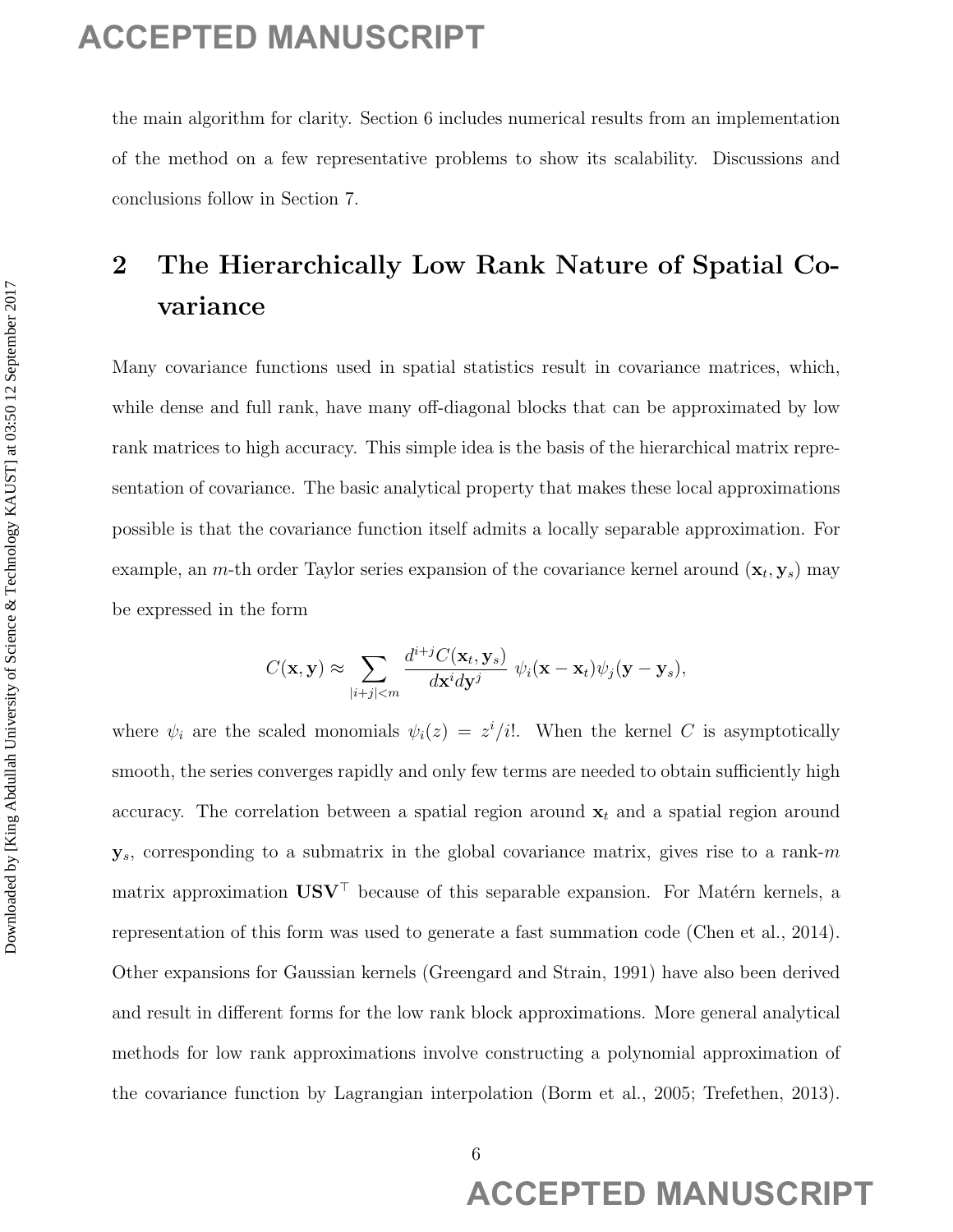These methods are more convenient to use as they do not require analytical derivatives or expansions particular to a specific kernel, but rather just sample the covariance function at suitably chosen interpolation points, often chosen to be Chebyshev points (and tensor products for high spatial dimensions), to generate the low rank matrix  $S$  part of the  $USV<sup>T</sup>$ approximation. Here  $U$  and  $V$  are simply obtained by evaluating the basis polynomials.

In practice, it is often more convenient to generate the low rank block approximation using linear algebra methods, such as randomized SVDs (Halko et al., 2011; Martinsson, 2011), CUR (Mahoney and Drineas, 2009) or interpolatory decompositions, adaptive cross approximations (Bebendorf and Rjasanow, 2003), and related methods that have become quite popular in machine learning applications. These methods are generally easier to use because of their black-box nature. Consider, for example, a covariance matrix defined by n points in space and an appropriate covariance function. The generation of a hierarchical representation of the matrix starts by a linear indexing of the points. This may be done by globally ordering the points along a space-filling curve that provides a mapping from a d-dimensional space onto a linear list of indices; a Morton order (Samet, 1990) is one of the simplest such mappings that generally keeps points close together in space close together in index space. The ordering may also be produced by clustering the points using a multidimensional spatial partitioning, e.g., a kd-tree (Bentley, 1975), followed by a Morton ordering of the clusters. Either way, the generated order provides an indexing for the rows and columns of the matrix. The matrix is then partitioned into blocks, and a low rank representation for these blocks is generated using an appropriate linear algebra computational kernel. If the blocks are too large, it is possible to first generate an initial low rank representation for them using, for example, the analytical polynomial methods above and then further reducing the resulting ranks using a linear algebra computational kernel. **ACCEPTED MANUSCRIPT**<br>
These metabols are non-tunneledologies also by domologing analytical derivatives or<br>
certainly chosen interpolation points, efter detect the real of Science West Contributes<br>
as extended about interp

Another component of the hierarchical matrix representation concerns the overall struc-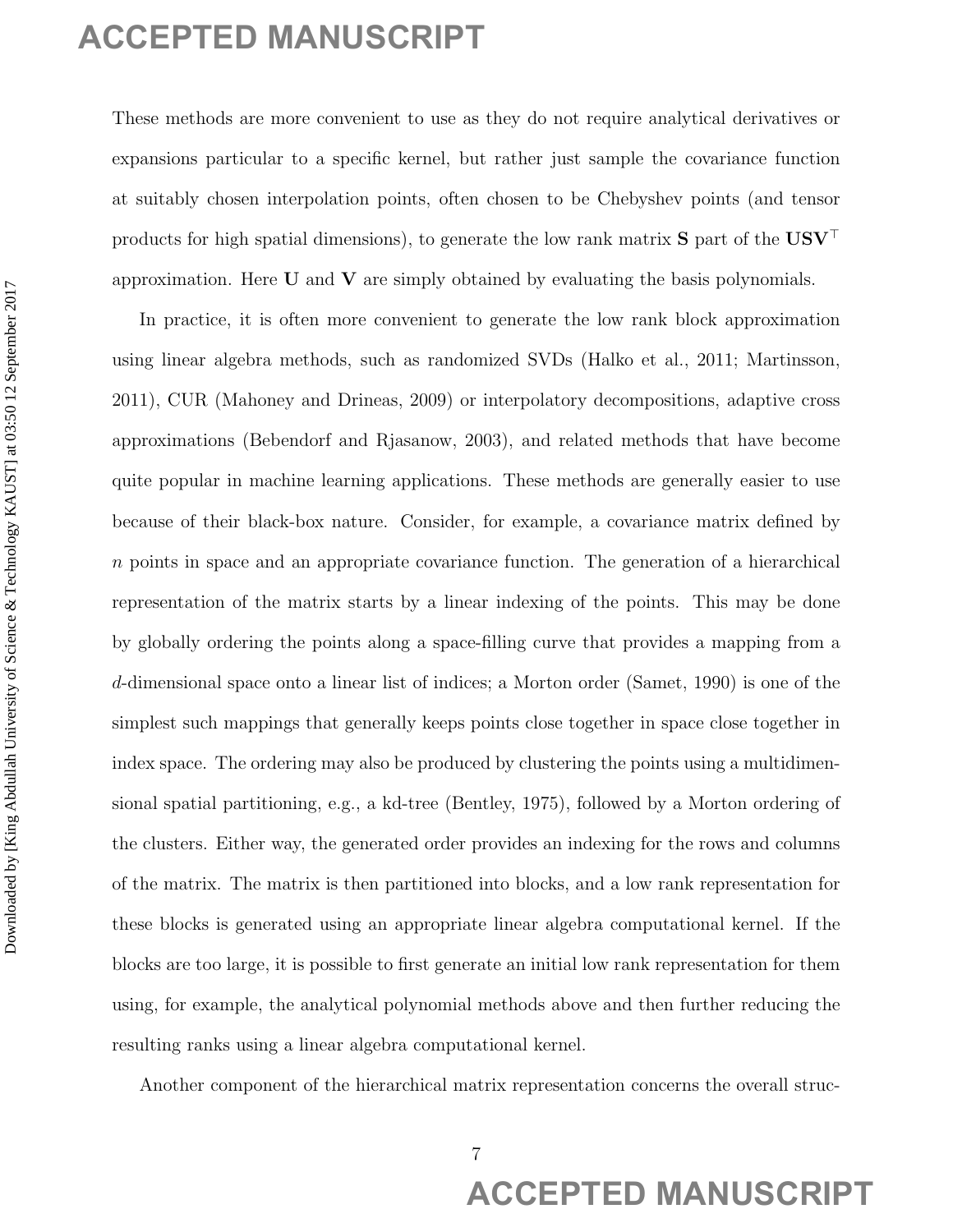

Figure 1: Examples of different blockings in hierarchical representations of dense covariance matrices. Blue blocks are compressed with low rank approximations while red blocks are stored in their dense form. The left panel illustrates a two-level binary decomposition of the matrix, the middle panel illustrates a four-level decomposition, and the right panel illustrates a decomposition with more dense blocks along a diagonal band.

ture of the low rank blocks of the global matrix. Figure 1 shows three examples of block partitions with the red colors indicating the dense matrix blocks and the blue colors indicating the block represented with low rank approximations. The first two examples are generated from the same simple regularly structured block partitioning scheme defined by a recursion of the form:

$$
\boldsymbol{\mathcal{H}}_p = \begin{bmatrix} \boldsymbol{\mathcal{H}}_{p-1} & \mathbf{A} \mathbf{B}^\top \\ \mathbf{B} \mathbf{A}^\top & \boldsymbol{\mathcal{H}}_{p-1} \end{bmatrix},
$$

where  $p$  denotes the recursion level. This decomposition, the simplest blocking scheme, goes by various names, including blocking with weak admissibility criterion (Hackbusch et al., 2004) and hierarchically off-diagonal low rank (Ambikasaran et al., 2016) (HODLR). This  $\mathcal{H}_p$  format has  $r = 2^p$  dense blocks along the diagonal and  $2(r-1)$  off-diagonal blocks at different levels of granularity. Examples of  $\mathcal{H}_2$  and  $\mathcal{H}_4$  decompositions are shown in the left and middle panels of Figure 1, respectively. The difference between them is the size of the dense diagonal blocks, i.e., the level at which the recursive block partitioning stops. **ACCEPTED MANUSCRIPT**<br> **ACCEPTED** MANUSCRIPT<br> **ACCEPTED** MANUSCRIPT **DOWNLOAD** CONTRACT CONTRACT CONTRACT CONTRACT CONTRACT CONTRACT CONTRACT CONTRACT CONTRACT CONTRACT CONTRACT CONTRACT CONTRACT CONTRACT CONTRACT CONTRAC

The block decomposition shown on the right in Figure 1 is different. It includes dense blocks along a diagonal band and further decomposes the off-diagonal blocks. There are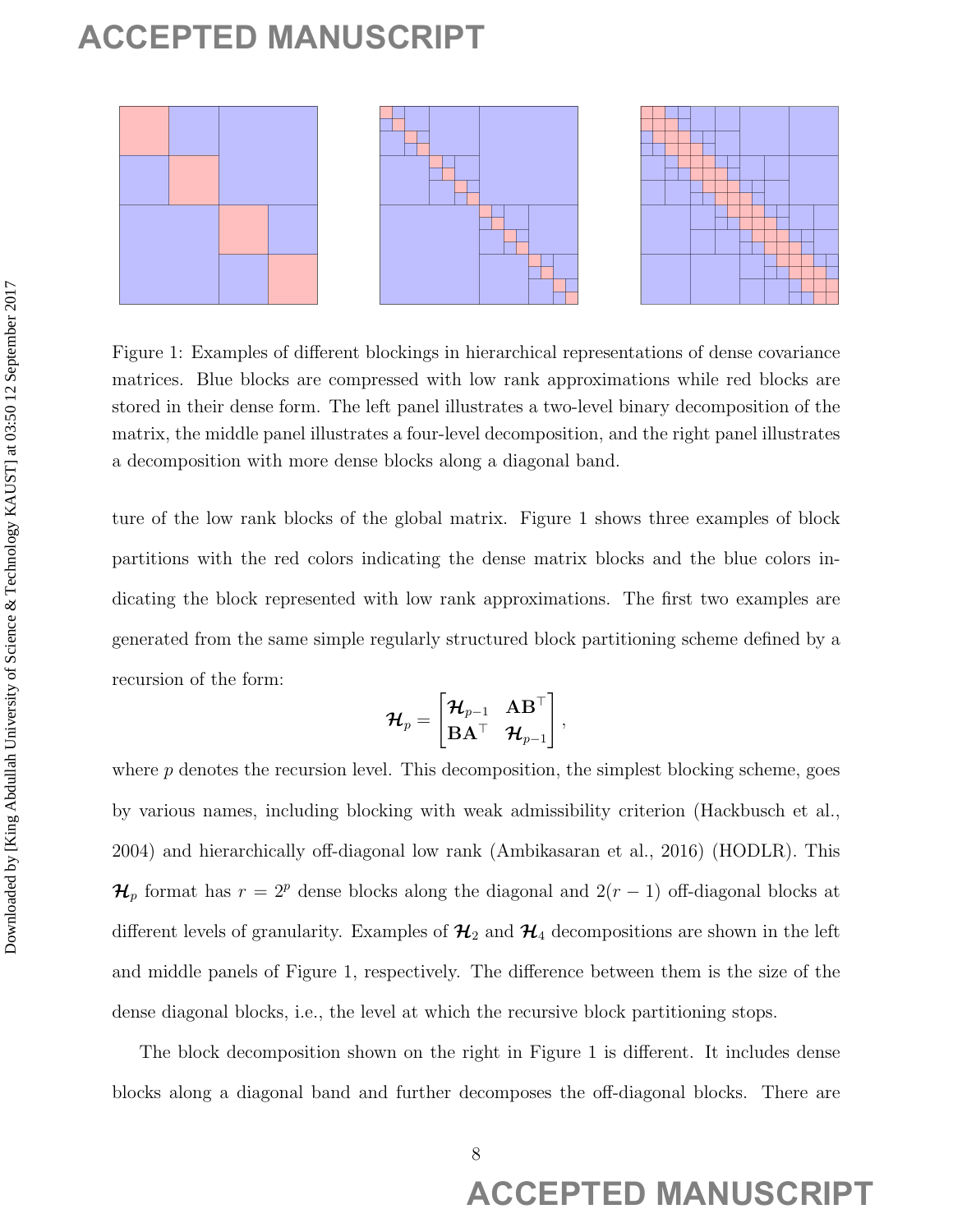some advantages to such a decomposition, in particular that the local ranks of the blocks are smaller than those in the  $\mathcal{H}_p$  format, but it requires additional book keeping for the representation and processing. There is a natural tradeoff between block sizes and ranks. For example, a matrix in the format displayed on the right in Figure 1 may be readily transformed to the  $\mathcal{H}_4$  shown in the middle by agglomerating the small off-diagonal blocks into a single large block, which ends up having a larger rank. In this paper, we will consider only the  $\mathcal{H}_p$ partitioning and block the covariance matrix accordingly; however, the multivariate normal integration algorithm described could be generalized to use other formats. ACCEPTED MANUSCRIPT<br> **ACCEPTED** MANUSCRIPT<br> **ACCEPTED** MANUSCRIPT **DOWNLOW ACCEPT**<br> **ACCEPTED** MANUSCRIPT **ACCEPT**<br> **ACCEPTED** MANUSCRIPT **ACCEPT**<br> **ACCEPTED** MANUSCRIPT **ACCEPT**<br> **ACCEPTED** MANUSCRIPT **ACCEPT**<br> **ACCEPT** 

# 3 Hierarchical Decomposition of Multivariate Normal Integrals

## 3.1 The base case

Consider a one-level hierarchical Cholesky factorization of  $\Sigma = LL^{\top}$ :

$$
\mathbf{L} = \begin{bmatrix} \mathbf{L}_1 \\ \mathbf{U} \mathbf{V}^\top & \mathbf{L}_2 \end{bmatrix} . \tag{5}
$$

Introducing the transformation  $\mathbf{x} = \mathbf{L}\boldsymbol{\alpha}$  or, using the explicit partitioning of (5),

$$
\begin{bmatrix} \mathbf{x}_1 \\ \mathbf{x}_2 \end{bmatrix} = \begin{bmatrix} \mathbf{L}_1 \\ \mathbf{U} \mathbf{V}^\top & \mathbf{L}_2 \end{bmatrix} \begin{bmatrix} \alpha_1 \\ \alpha_2 \end{bmatrix},
$$

the multivariate normal integral (1) may be written as follows:

$$
\Phi_n(\mathbf{a},\mathbf{b};\Sigma) = \frac{|\mathbf{L}|}{|\Sigma|^{1/2} (2\pi)^{n/2}} \int_{\mathbf{a}_1 \leq \mathbf{L}_1 \alpha_1 \leq \mathbf{b}_1} \exp\left(-\frac{1}{2} \alpha_1^\top \alpha_1\right) \int_{\mathbf{a}_2(\alpha_1) \leq \mathbf{L}_2 \alpha_2 \leq \mathbf{b}_2(\alpha_1)} \exp\left(-\frac{1}{2} \alpha_2^\top \alpha_2\right) d\alpha_2 d\alpha_1,
$$
\n(6)

where  $a_1$  and  $a_2$  are the two blocks of a,  $b_1$  and  $b_2$  are the two blocks of b,  $a_2(\alpha_1)$  =  $\mathbf{a}_2 - \mathbf{U}\mathbf{V}^\top \boldsymbol{\alpha}_1$ , and  $\mathbf{b}_2(\boldsymbol{\alpha}_1) = \mathbf{b}_2 - \mathbf{U}\mathbf{V}^\top \boldsymbol{\alpha}_1$ .

The multivariate normal integral has been split into two smaller integrals but at the expense of more complicated integration regions. To recover simple integration limits, we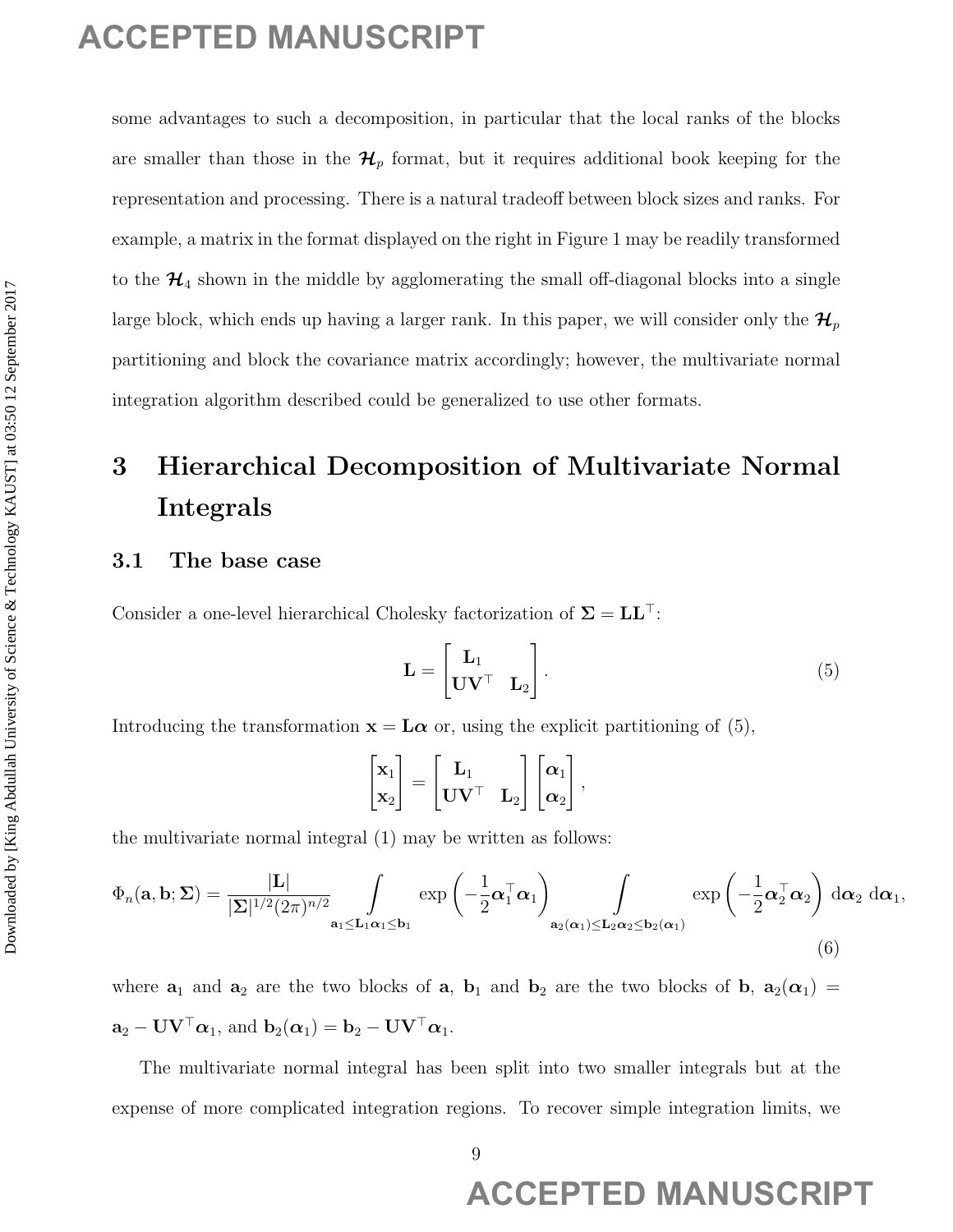observe that for any positive definite matrix  $\mathbf{A} = \mathbf{C} \mathbf{C}^{\top}$ , we can use a transformation of the form  $\theta = \mathbf{C}\alpha$  (or  $\alpha = \mathbf{C}^{-1}\theta$ ) to express a multivariate normal integral with an integration region defined by a set of linear inequalities as an integral over a hyper-rectangle:

$$
\frac{1}{(2\pi)^{n/2}} \int_{\mathbf{a} \le \mathbf{C}\alpha \le \mathbf{b}} \exp\left(-\frac{1}{2}\boldsymbol{\alpha}^\top \boldsymbol{\alpha}\right) d\boldsymbol{\alpha} = \frac{1}{(2\pi)^{n/2} |\mathbf{A}|^{1/2}} \int_{\mathbf{a}}^{\mathbf{b}} \exp\left(-\frac{1}{2}\boldsymbol{\theta}^\top \mathbf{A}^{-1}\boldsymbol{\theta}\right) d\boldsymbol{\theta}
$$
\n
$$
= \int_{\mathbf{a}}^{\mathbf{b}} \phi_n(\boldsymbol{\theta}; \mathbf{A}) d\boldsymbol{\theta}.
$$
\n(7)

Since  $\Sigma_1 = L_1 L_1^{\top}$  and  $\Sigma_2 = L_2 L_2^{\top}$  are diagonal blocks of a positive definite matrix and therefore positive definite themselves, we can use transformations of the form (7) in the decomposition (6) to obtain:

$$
\Phi_n(\mathbf{a}, \mathbf{b}; \Sigma) = \frac{1}{(2\pi)^{n/2} |\Sigma_1|^{1/2}} \int_{\mathbf{a}_1}^{\mathbf{b}_1} \exp\left(-\frac{1}{2} \boldsymbol{\theta}_1^\top \Sigma_1^{-1} \boldsymbol{\theta}_1\right) \frac{1}{|\Sigma_2|^{1/2}} \int_{\mathbf{a}_2'}^{\mathbf{b}_2'} \exp\left(-\frac{1}{2} \boldsymbol{\theta}_2^\top \Sigma_2^{-1} \boldsymbol{\theta}_2\right) d\boldsymbol{\theta}_2 d\boldsymbol{\theta}_1
$$
\n
$$
= \int_{\mathbf{a}_1}^{\mathbf{b}_1} \phi_{\frac{n}{2}}(\boldsymbol{\theta}_1; \Sigma_1) \int_{\mathbf{a}_2'}^{\mathbf{b}_2'} \phi_{\frac{n}{2}}(\boldsymbol{\theta}_2; \Sigma_2) d\boldsymbol{\theta}_2 d\boldsymbol{\theta}_1,\tag{8}
$$

where

$$
\mathbf{a}'_2 = \mathbf{a}_2 - \mathbf{U}\mathbf{V}^\top \mathbf{L}_1^{-1} \boldsymbol{\theta}_1 \quad \text{and} \quad \mathbf{b}'_2 = \mathbf{b}_2 - \mathbf{U}\mathbf{V}^\top \mathbf{L}_1^{-1} \boldsymbol{\theta}_1. \tag{9}
$$

If a Monte Carlo method is used to compute the multivariate normal integral, the product  $y_1 = L_1^{-1} \theta_1$  is generated as a byproduct of evaluating the first integral as we describe below. Therefore the computation of the new integration limits of the second integral simply involves the multiplication of the U and V low rank matrices of size  $\frac{n}{2} \times k$  by an  $\frac{n}{2}$ -sized vector resulting in a total of 2kn floating-point operations. **ACCEPTED MANUSCRIPT**<br>
discrete that for any positive behind unitarity  $A = CC^T$ , we can use a tendential on of the<br>
form  $\theta = Cn$  for  $n = C^{T}(\theta)$  to require a multicleristic errors integral with an integrate<br>
region defined

Therefore, at the cost of  $O(kn)$  operations for computing the new integration limits  $a'_2$ and  $\mathbf{b}'_2$ , the *n*-dimensional integrand of  $\Phi_n$  is split into the product of two integrands of *half* the size, providing the basic decomposition of the multivariate normal integration problem. It is worth mentioning here that the matrix-vector multiplications and additions involved in computing the new integration limits may be performed for a large number of Monte Carlo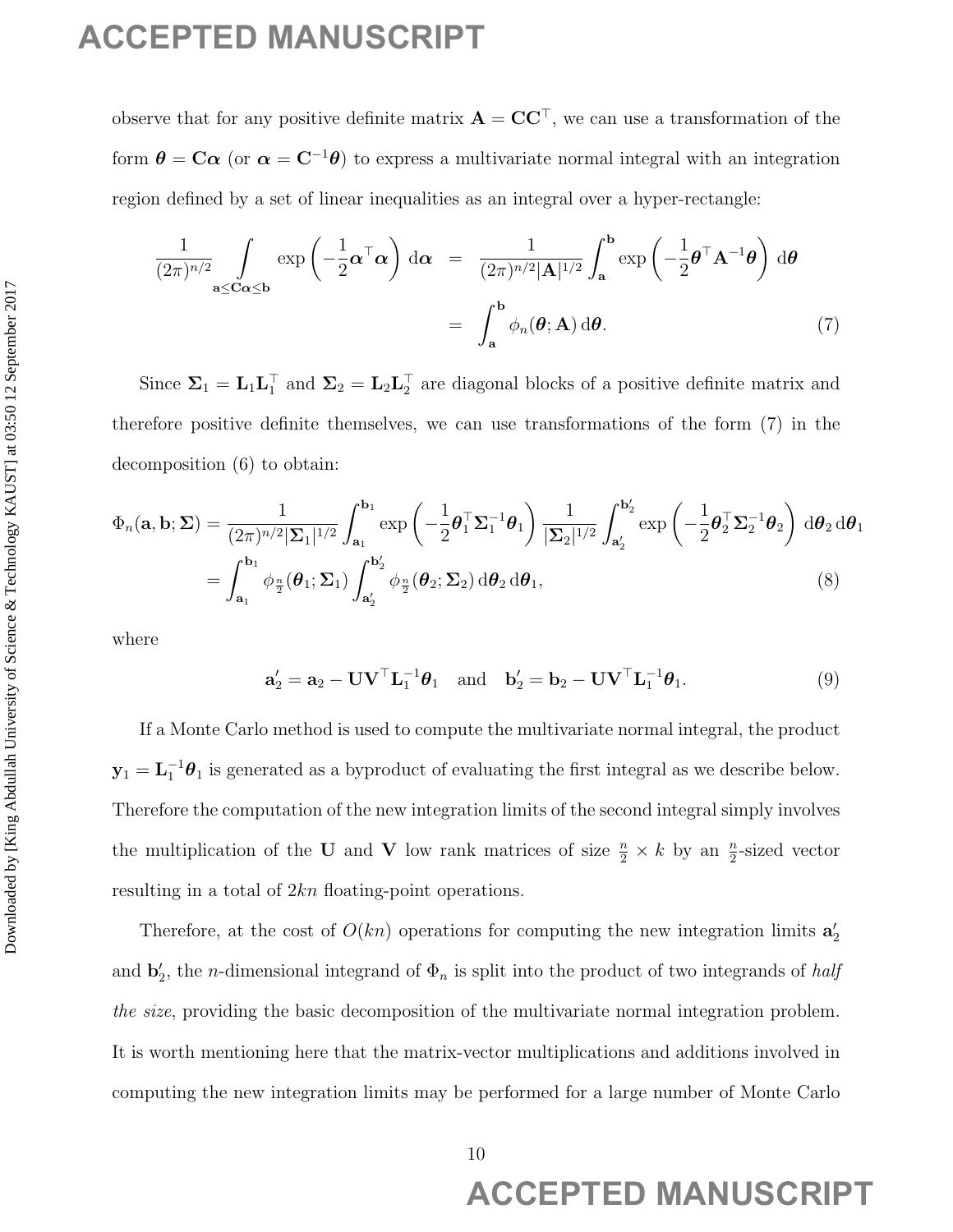samples in a single batch, which allows the computation to benefit from high-performing BLAS3 (Blackford et al., 2002) matrix multiplication (known as GEMM) linear algebra kernels.

## 3.2 Unrolling the recursion

The divide and conquer strategy represented in (8) can be recursively applied to each of the  $\frac{n}{2}$ -dimensional integrals to decompose the problem into  $2^q$  integrals of size  $m = n/2^q$ each after q steps. While it is possible in principle to recur all the way to  $m = 1$ , such a strategy will not pay off computationally. When  $m$  reaches a sufficiently small size, the cost of handling the m-dimensional integrals with a direct single-step method, although quadratic in  $m$ , will be small enough to overcome the overhead of further decompositions. Denoting by  $r = 2^q = n/m$  the number of leaf nodes of the decompositions, the multivariate normal integral may hence be expanded as the product: **ACCEPTED MANUSCRIPT**<br>
samples in a single lattit, which allows the computation to benefit from high-preference BLASS (therefore et al., 2023) matrix restrictivity of the second for all  $\mu$  of SCMU) from Agrees keeps.<br>
S

$$
\Phi_n(\mathbf{a}, \mathbf{b}; \Sigma) = \int_{\mathbf{a}_1}^{\mathbf{b}_1} \phi_m(\theta_1; \Sigma_1) \int_{\mathbf{a}'_2}^{\mathbf{b}'_2} \phi_m(\theta_2; \Sigma_2) \cdots \int_{\mathbf{a}'_r}^{\mathbf{b}'_r} \phi_m(\theta_r; \Sigma_r) d\theta_r \cdots d\theta_2 d\theta_1.
$$
 (10)

The integration limits of each of the  $r$  integrals depend only on values computed in integrals to its left and therefore evaluation can proceed from left to right. Every m-dimensional integral in (10) can be transformed into an integral over a unit hypercube that can be readily sampled by standard Monte Carlo methods:

$$
\Phi_m(\mathbf{a}_k,\mathbf{b}_k,\boldsymbol{\Sigma}_k)=\int_0^1(e_1-d_1)\int_0^1(e_2-d_2)\cdots\int_0^1(e_m-d_m)\,dw_m\cdots\,dw_1,
$$

where (see Genz and Bretz (2009) for details):

$$
d_i = \Phi \left\{ (a_i^{(k)} - \sum_{j=1}^{i-1} L_{ij}^{(k)} y_i^{(k)}) / L_{ii}^{(k)} \right\},
$$
  
\n
$$
e_i = \Phi \left\{ (b_i^{(k)} - \sum_{j=1}^{i-1} L_{ij}^{(k)} y_i^{(k)}) / L_{ii}^{(k)} \right\},
$$
  
\n
$$
z_i = d_i + w_i (e_i - d_i),
$$
  
\n
$$
y_i^{(k)} = \Phi^{-1}(z_i).
$$
\n(11)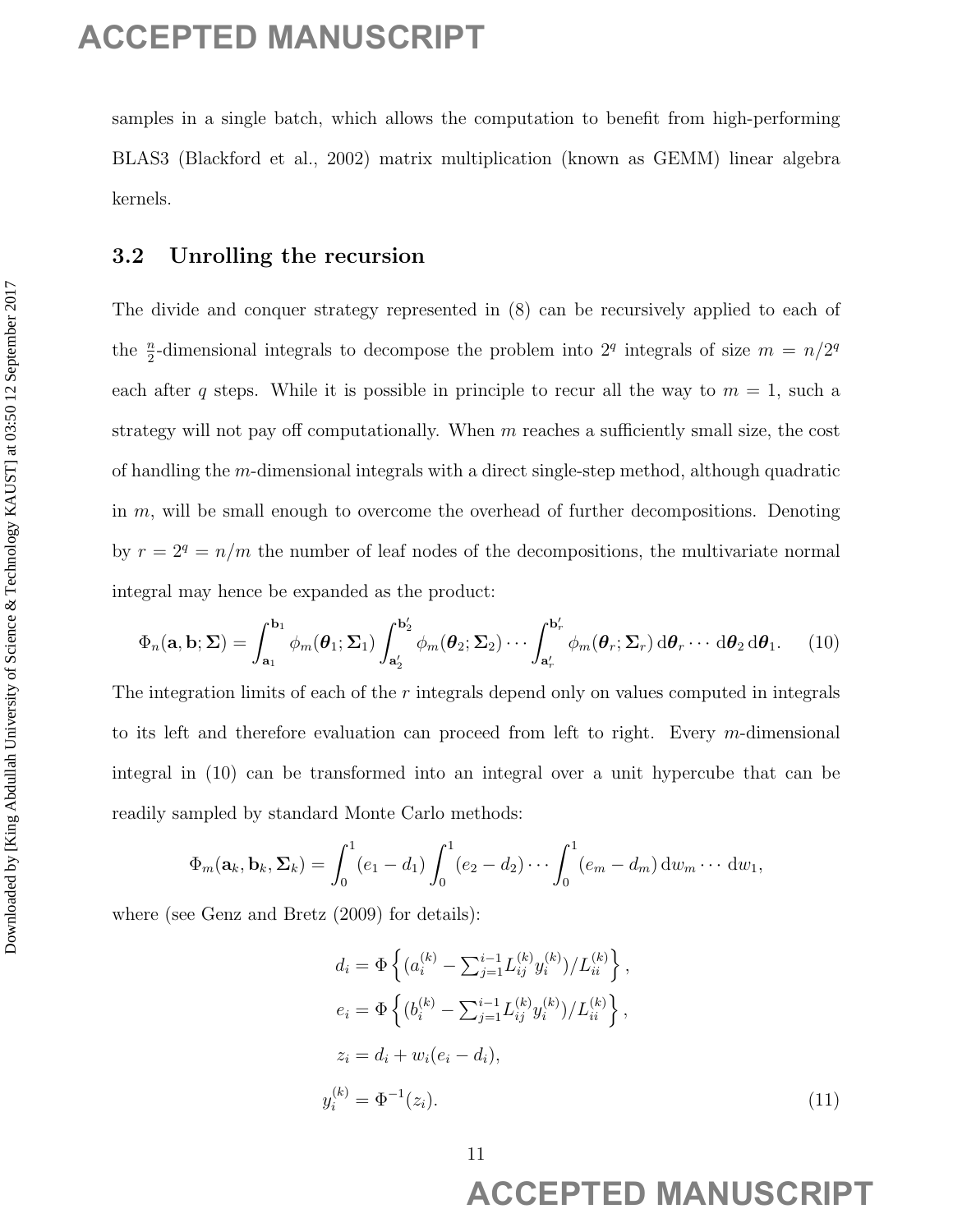Through a slight change in notation, we refer to the  $i$ -th scalar entry of the m-dimensional vector  $\mathbf{a}_k$  as  $a_i^{(k)}$  $\binom{k}{i}$  to avoid the use of confusing double subscripts in (11). Similarly, since we need to refer to individual entries of the Cholesky factor of  $\Sigma_k$ , we refer to those entries as  $L_{ij}^{(k)}$  .

The vector  $y_k \in \mathbb{R}^m$  (with individual entries referred to in (11) as  $y_i^{(k)}$  $i^{(k)}$ ) generated in the procedure above is a random vector with the property that  $\theta_k = \mathbf{L}_k \mathbf{y}_k$  lies inside the m-dimensional integration region  $[\mathbf{a}'_k \; \mathbf{b}'_k]$ . It represents the point that is effectively used to sample the kth integrand in (10) to compute a sample value  $v_k$ . Once the kth integrand is evaluated, the vector  $y_k = L_k^{-1} \theta_k$  thus generated is used to update the integration limits of the subsequent integrals that are affected by  $y_k$  as in (9), and the  $(k + 1)$ -th integrand evaluation proceeds in a similar fashion. When the r integrands are evaluated, the product  $v = \prod_{k=1}^r v_k$  is computed and represents a random sample of the integrand of (10). An algorithm that orchestrates these computations is described next. **ACCEPTED MANUSCRIPT**<br>
Through a signification and intervention and is the value and y of the values and were no set of the most the new of methods where the intervention of the Science  $y_k \in P^{\alpha}$  (then including contine

# 4 Algorithm

## 4.1 Description

The algorithm below uses a tree data structure to store and access the hierarchical Cholesky factor. For the hierarchical decompositions  $\mathcal{H}_p$  shown in the left and middle panels of Figure 1, a binary tree is particularly convenient for storing the low rank factors of the various blocks.

Figure 2 illustrates this representation for a two-level hierarchical matrix decomposition. Each non-leaf node in the tree represents one off-diagonal block in the Cholesky matrix that may be approximated by a low rank UV factorization. Nodes at the top level represent larger blocks while nodes at the bottom represent smaller blocks. The two children of a node store the low rank factors of its corresponding block. For example, the left and right children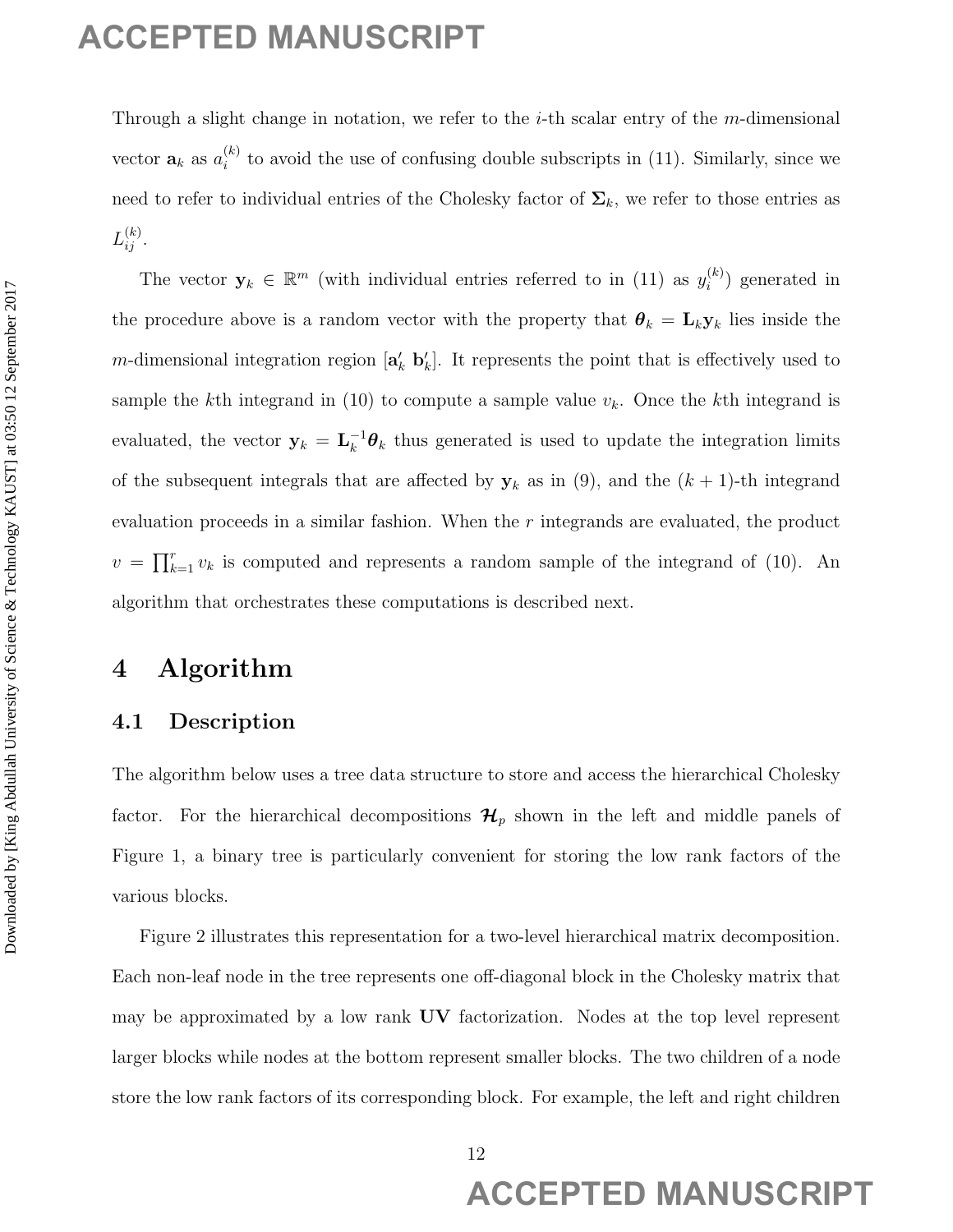

Figure 2: Tree-based storage of a hierarchical Cholesky factor.

of the root node in Figure 2 store the  $U_{n/2\times k} = U_{3:4}^1$  and  $V_{n/2\times k} = U_{1:2}^1$  factors of the block spanning row blocks 3 and 4, and column blocks 1 and 2. In the figure, the superscripts refer to levels in the tree, while the subscripts refer to row and column spans. Similarly, each of the nodes at level 1 of the tree store the factors of their low rank approximations in their left and right children. In addition, the leaves of the tree also store the dense  $m \times m$  triangular diagonal blocks of the Cholesky factor.

The pseudo-code to evaluate the multivariate normal integral is shown in Algorithm 1. The procedure uses N randomized quasi-Monte Carlo samples, organized in M batches to allow for error estimation. For each batch, the procedure performs an inorder traversal of the binary tree representing the hierarchical matrix partitioning illustrated in Figure 2. When a leaf node is reached in this traversal order, a dense multivariate normal integration is performed on the small  $m \times m$  factor. Many possibilities for this base case exist. In our implementation, we use the method of Genz (1992), which relies on randomized quasi-Monte Carlo Richtmyer generators and tends to produce results that converge substantially faster than Monte Carlo points. The leaf node processing essentially evaluates one of the integrands in Equation (10) and accumulates it in a running product (Line 8) and stores (Line 9) the vector y needed to update the integration limits for subsequent leaves as needed by Equation (9). ACCEPTED MANUSCRIPT<br>
Note 2. The based strategy of a hereafted Clubely factor.<br>
Figure 2. The based strategy of a hereafted Clubely factor.<br>
The motion of the Columbia Universe Science By  $\frac{N_{\text{max}}}{N}$  and  $V_{\text{max}} = U_1$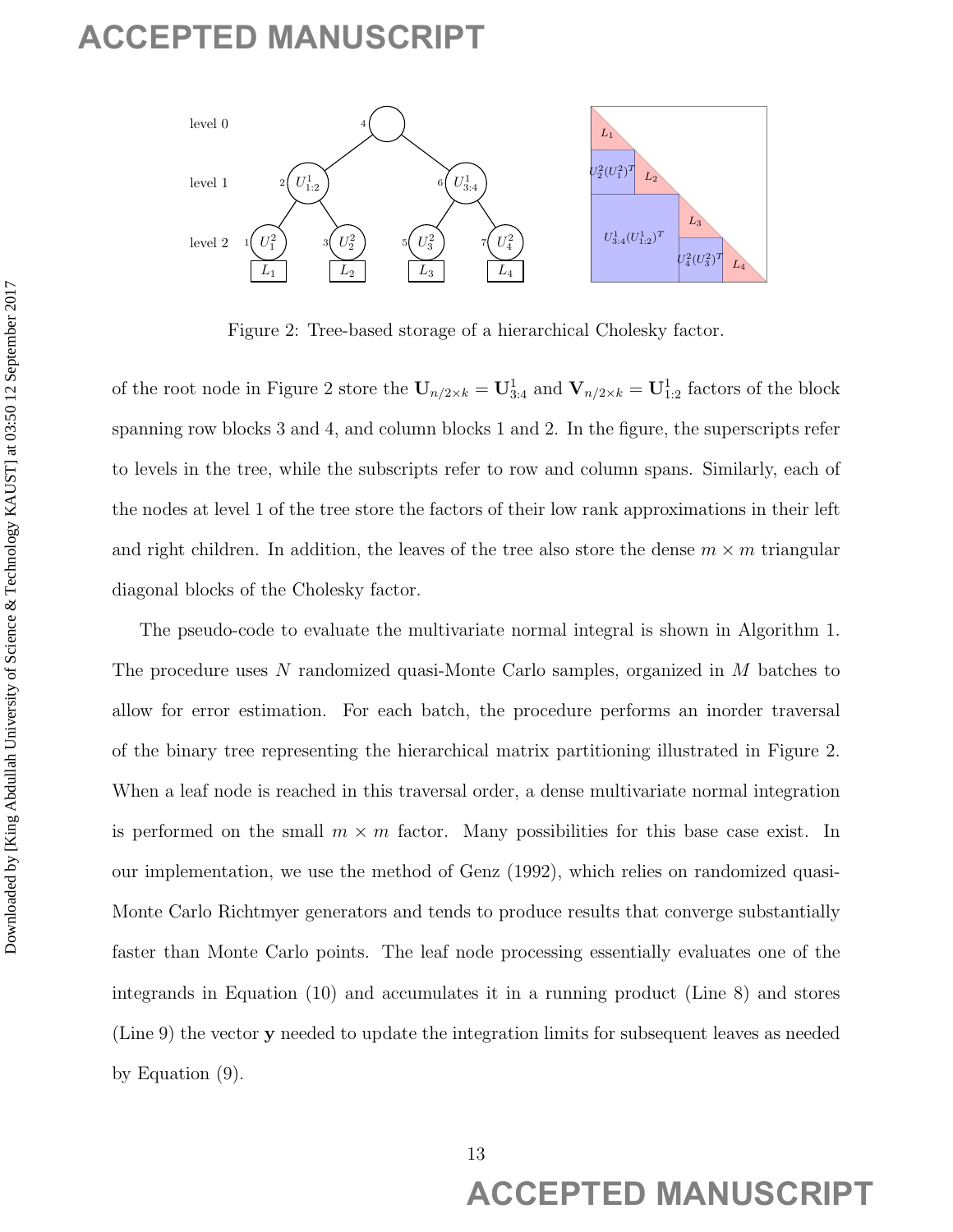| <b>Algorithm 1</b> Hierarchical Multivariate Normal Probability Computation |  |
|-----------------------------------------------------------------------------|--|
|-----------------------------------------------------------------------------|--|

|           |                                                                                     | The non-leaf node processing involves the actual update of the integration limits. Because      |
|-----------|-------------------------------------------------------------------------------------|-------------------------------------------------------------------------------------------------|
|           |                                                                                     | the low rank blocks in the matrix have different sizes, these nodes correspond to blocks in the |
|           |                                                                                     | matrix with varying numbers of rows and columns. The row indices indicate the indices of the    |
|           |                                                                                     | integration limits that need to be updated, while the column indices refer to the $y_k$ vectors |
|           |                                                                                     | that are used to compute the updates of Equation (9). The row and column index ranges are       |
|           |                                                                                     |                                                                                                 |
|           |                                                                                     | obtained from the right and left children, respectively. The processing involves computing      |
|           |                                                                                     | (Line 13) and then effecting the update (Lines 14 and 15). The update computation can           |
|           |                                                                                     | be done for all quasi-Monte Carlo points in two BLAS3 matrix multiplication (GEMM)              |
|           |                                                                                     | calls. These BLAS3 routines can often run at flop/s rates close to machine peak. The            |
|           |                                                                                     | ability to exploit the high-performing BLAS3 kernels is a practically significant feature of    |
|           |                                                                                     |                                                                                                 |
|           | the multivariate normal integration method.                                         |                                                                                                 |
|           | Algorithm 1 Hierarchical Multivariate Normal Probability Computation                |                                                                                                 |
|           | 1: function HMVN( $L_{\mathcal{H}}$ , a, b, N)                                      |                                                                                                 |
| 2:        | for $s=1:M$                                                                         |                                                                                                 |
| 3:        | Initialize v and generate a uniform random $\delta \in [0,1]^n$                     |                                                                                                 |
| 4:        | for $t \in$ inorder(tree( $L_{\mathcal{H}}$ ))                                      |                                                                                                 |
| 5:        | <b>if</b> is leaf( $t$ )                                                            | $\triangleright$ Direct evaluation at the leaves                                                |
| 6:        | $r = \text{range of } t$                                                            |                                                                                                 |
| 7:        | $[v_t, y_t] = \text{mvn}(L_t, a(r), b(r), N/M, \delta(r))$                          |                                                                                                 |
| 8:        | $v = v \cdot * v_t$<br>$y(r) = y_t$                                                 |                                                                                                 |
| 9:<br>10: | else                                                                                | $\triangleright$ Update integration limits                                                      |
| 11:       | $p = level(t) + 1$                                                                  |                                                                                                 |
| 12:       | $[i, j] = [\text{range}(\text{rightchild}(t)), \text{ range}(\text{leftchild}(t))]$ |                                                                                                 |
| 13:       | $\Delta = U_i^p * ((V_i^p)^\top * y(j))$                                            |                                                                                                 |
| 14:       | $a(i) = a(i) - \Delta$                                                              |                                                                                                 |
| 15:       | $b(i) = b(i) - \Delta$                                                              |                                                                                                 |
|           | $\text{estimate}(s) = \text{mean}(v)$                                               |                                                                                                 |
| 16:       |                                                                                     |                                                                                                 |
| 17:       |                                                                                     |                                                                                                 |
| 18:       | $result = mean(estimate)$<br>$error = \alpha std(estimate)$                         | $\rho \alpha = 2$ gives $\sim 95\%$ confidence                                                  |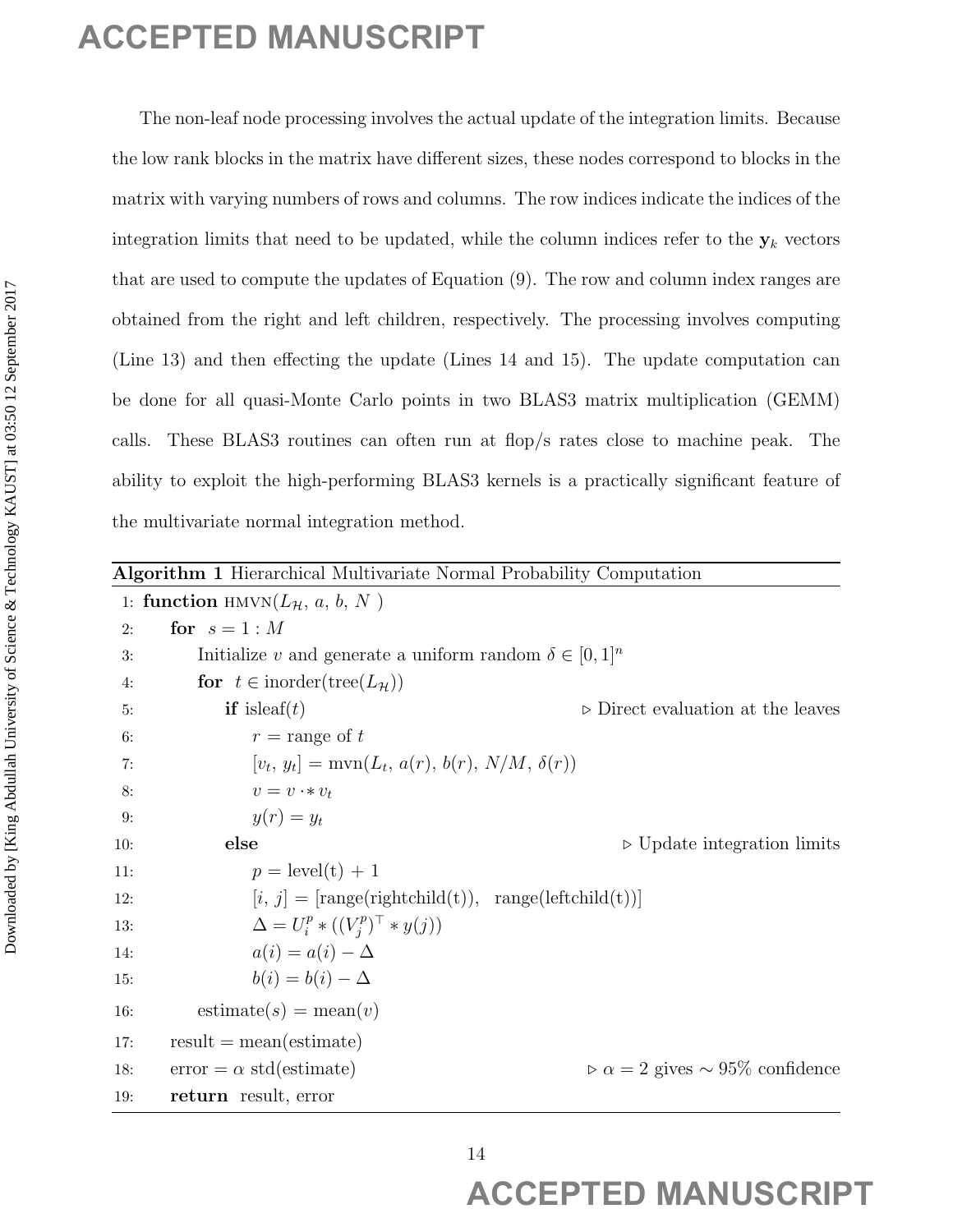To illustrate how the inorder traversal of the binary tree allows the update of the integration limits, we walk through the example illustrated in Figure 2. The tree has four leaves corresponding to four dense blocks of the matrix. The traversal order is shown with the labels displayed next to the nodes. Node 1, a leaf node corresponding to block  $L_{11}$  is first processed to produce values for the integrands at quasi-Monte Carlo points and the resulting  $y_1$  vectors (one per point). Node 2, which corresponds to the block below  $L_{11}$ , is processed next. The information in this block may be used to update the integration limits (a<sub>2</sub> and b<sub>2</sub>) of the second diagonal block by computing  $\Delta = U_2^2 U_1^{2\top} y_1$ . Here,  $U_2^2 \left(\frac{n}{4} \times k\right)$ and  $\mathbf{U}_1^2$  ( $\frac{n}{4} \times k$ ) are obtained from the right and left children of Node 2, respectively. The next node that is processed is Node 3, which correspond to the second diagonal dense block  $L_{22}$  and  $y_2$  is computed. When Node 4, corresponding to the large lower-left block of the matrix, is processed next, both the  $y_1$  and the  $y_2$  computed so far are used for the update  $\mathbf{\Delta} = \mathbf{U}_{3:4}^1 \mathbf{U}_{1:2}^1 \mathbf{V}_1; \mathbf{y}_2$ , which is used to update the limits of both the third  $(\mathbf{a}_3 \text{ and } \mathbf{b}_3)$  and fourth  $(a_4 \text{ and } b_4)$  diagonal blocks. Again, because of the binary tree ordering, the row and column ranges and corresponding U data are available from the right and left children of Node 4. Node 5, corresponding to a diagonal block is processed next to produce  $y_5$  which is used when Node 6 is processed to further update the limits of the fourth diagonal block. The last node to be processed is Node 7, which corresponds to the last diagonal block. This tree traversal is done M times, each time with  $N/M$  randomized quasi-Monte Carlo points. **ACCEPTED MANUSCRIPT**<br>
To distate lose the model tracend of the finality of science abdulla time<br>
trace corresponding to four dense blocks of the metric. The tracents of<br>solve a state absorption for the solve science bloc

## 4.2 Computational cost

From (8), the total computational effort per quasi-Monte Carlo sample can be expressed as:

$$
T_{\mathcal{H}}(n) = 2T_{\mathcal{H}}(n/2) + 2kn.
$$
\n
$$
(12)
$$

The solution of this recurrence gives the complexity estimate  $\mathcal{O}(kn \log n)$ . As mentioned earlier, however, the recursion is generally not continued all the way to  $m = 1$ , but is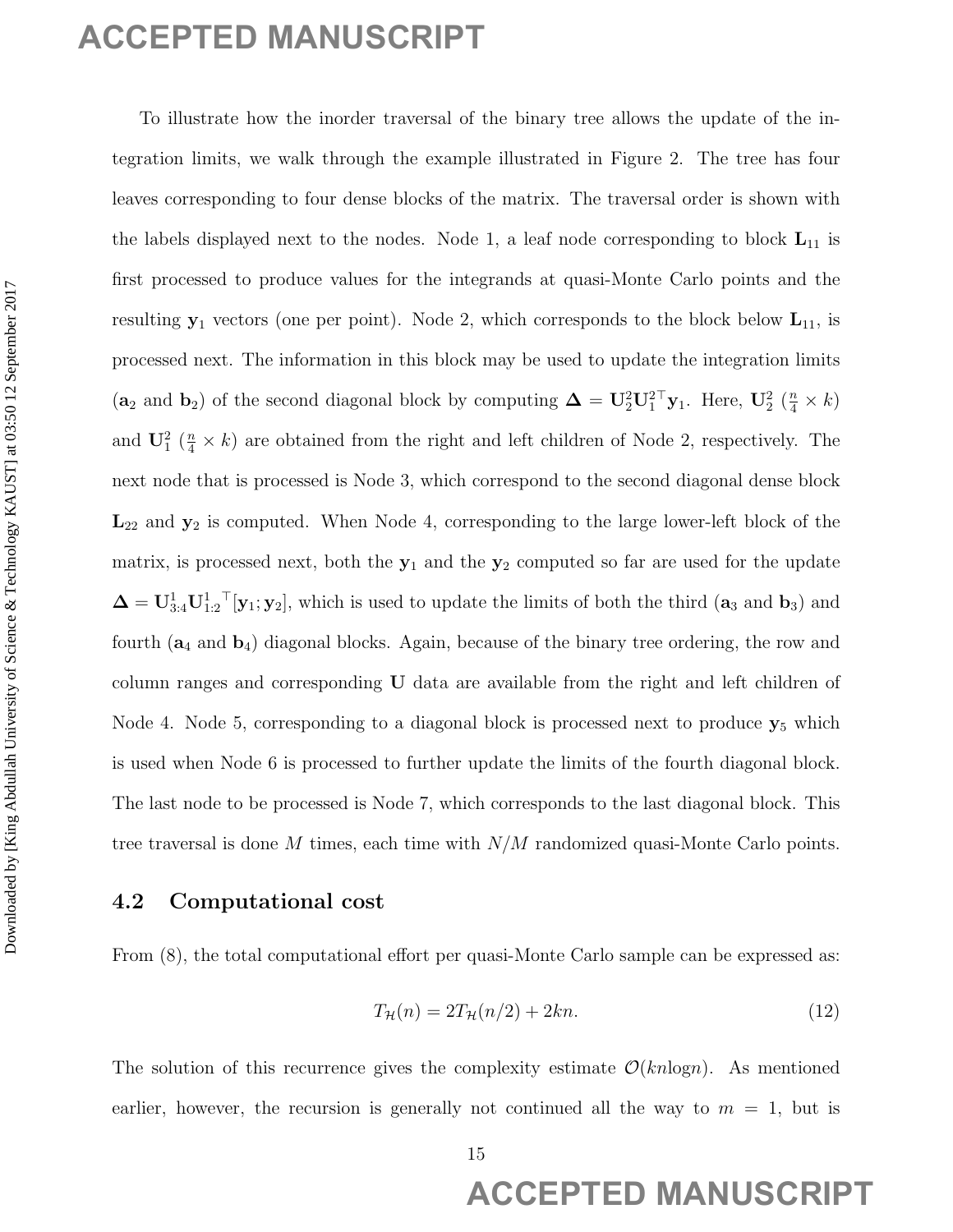stopped when the standard non-hierarchical integration algorithm is sufficiently efficient and overcomes the overhead of setting up the hierarchical subproblems. In this case, the total cost may be computed as the sum of work at the leaves and inside the tree:

- the cost of handling the leaves of the tree is the cost of operating on all the elements of the triangular dense  $m \times m$  Cholesky factors at each of the r leaves. This gives a computational complexity of  $\mathcal{O}(m^2(n/m)) = \mathcal{O}(mn)$ ;
- $\bullet$  the cost of updating the integration limits  $a'$  and  $b'$  for all interior nodes of the tree is the sum of the work at the  $q = \log(n/m)$  levels in the tree. Denoting by  $k_p$  the rank of off-diagonal blocks at level p in the matrix decomposition (assumed constant for all blocks at the same level of refinement), the cost is  $\sum_{p=1}^{q} k_p n$ . Using k to denote the average rank of the blocks of all levels, i.e.,  $k = \left(\sum_{p=1}^{q} k_p\right)/q$ , the computational complexity becomes  $\mathcal{O}(k n q) = \mathcal{O}(k n \log(n/m)).$ **ACCEPTED MANUSCRIPT**<br> **Algoed sheet the standard loss bisecultied interpretational by first energy for the distance**  $\alpha$  **is the control of the standard by the Monteville absorptions. In this case, the boat of montions to**

The total cost per Monte Carlo sample is then  $O(mn + knlog(n/m))$ . As expected, if m is large enough the first term dominates and approaches quadratic complexity as  $m$ approaches  $n$  and we recover the standard dense algorithm. Here  $m$  is naturally chosen so that the log-linear term is the dominant one.

## 5 Construction of Hierarchical Cholesky Factors

The multivariate normal integration presented in the previous section relies on a hierarchical Cholesky factor of the covariance matrix. Recursive algorithms for computing the triangular factorizations are available (see, e.g., Hackbusch, 2015) to compute the factorization in only log-linear complexity. We briefly summarize such an algorithm here for completeness and note that its runtime in not significant compared to the multivariate normal integration time.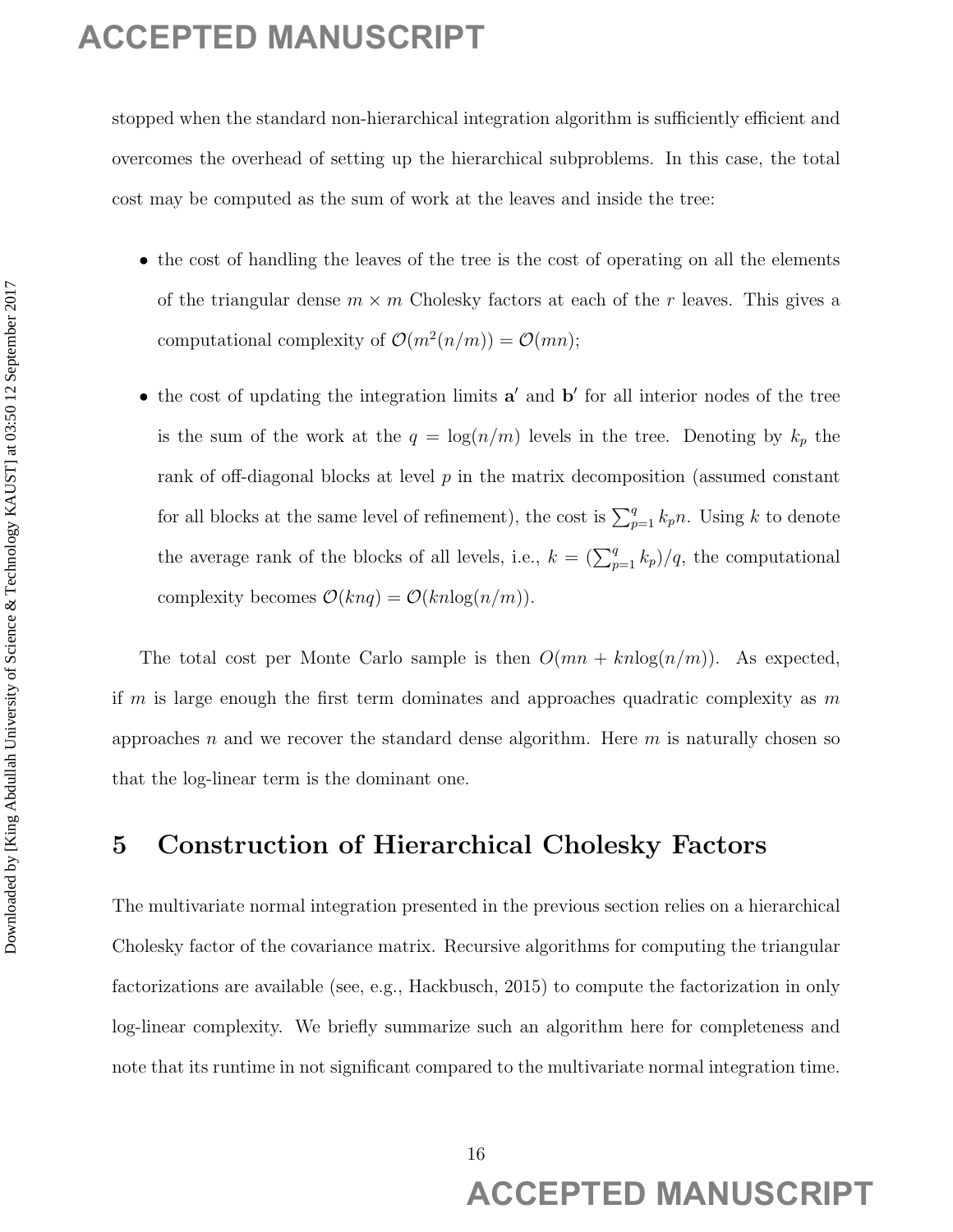Consider an  $\mathcal{H}_p$  representation of a covariance matrix  $\Sigma$ . Its factorization may be written as:

$$
\begin{bmatrix} \Sigma_{11} & AB^{\top} \\ BA^{\top} & \Sigma_{22} \end{bmatrix} = \begin{bmatrix} L_{11} \\ L_{21} & L_{22} \end{bmatrix} \begin{bmatrix} L_{11}^{\top} & L_{21}^{\top} \\ & L_{22}^{\top} \end{bmatrix}
$$

resulting in the equations:

$$
\boldsymbol{\Sigma}_{11}=\mathbf{L}_{11}\mathbf{L}_{11}^\top,\qquad \mathbf{B}\mathbf{A}^\top=\mathbf{L}_{21}\mathbf{L}_{11}^\top,\qquad \boldsymbol{\Sigma}_{22}-\mathbf{L}_{21}\mathbf{L}_{21}^\top=\mathbf{L}_{22}\mathbf{L}_{22}^\top.
$$

The hierarchical Cholesky factorization with a low rank representation  $\mathbf{U}_2 \mathbf{U}_1^{\top}$  of the  $\mathbf{L}_{21}$ block may hence be computed as follows:

- Factor  $\Sigma_{11}$  as  $\mathbf{L}_{11}\mathbf{L}_{11}^{\top}$ . Since  $\Sigma_{11}$  is an  $\mathcal{H}_p$  matrix, this will be done recursively until we reach blocks of size  $m$  that will be handled by a dense Cholesky routine;
- $\mathbf{L}_{21} = \mathbf{B} \mathbf{A}^{\top} (\mathbf{L}_{11}^{\top})^{-1} = \mathbf{B} (\mathbf{L}_{11}^{-1} \mathbf{A})$  provides the desired low rank off-diagonal block representation with  $U_2 = B$  and  $U_1 = L_{11}^{-1}A$  with  $U_1$  computed by a forward substitution, done recursively and terminating when dense blocks of size  $m$  are reached and handled using regular dense BLAS routines;
- Finally,  $\Sigma_{22} U_2 U_1^{\top} U_1 U_2^{\top}$  is computed and factored as  $L_{22} L_{22}^{\top}$ . This factorization is also done recursively terminating when blocks of size  $m$  are reached.

We construct the initial  $\mathcal{H}_p$  representation of the covariance  $\Sigma$  by a randomized SVD. For the problem sizes we are considering, it is feasible memory-wise to generate the dense blocks of the hierarchical representation and then factor them into low rank representations. We used a randomized SVD for the low rank block generation despite its  $O(kn_b^2)$ , where  $n_b$  is the block size. Faster methods for low rank factorizations are certainly possible, but in any case, when the problem size grows to sizes larger than the ones considered here, one would need to generate the covariance  $\Sigma$  as a hierarchical matrix ab initio using, for example, the polynomial interpolation methods alluded to in Section 2, and then generate the SVD **ACCEPTED MANUSCRIPT**<br>
Consider at  $\mathcal{H}_p$  expressions of a modelity  $\mathbf{L}_p = \begin{bmatrix} \mathbf{L}_{11} & \mathbf{L}_{21} \\ \mathbf{L}_{21} & \mathbf{L}_{22} \end{bmatrix} = \begin{bmatrix} \mathbf{L}_{11} & \mathbf{L}_{22} \\ \mathbf{L}_{21} & \mathbf{L}_{22} \end{bmatrix}$ <br> **Evaluation 2017** and  $\mathbf{L}_{21} = \begin$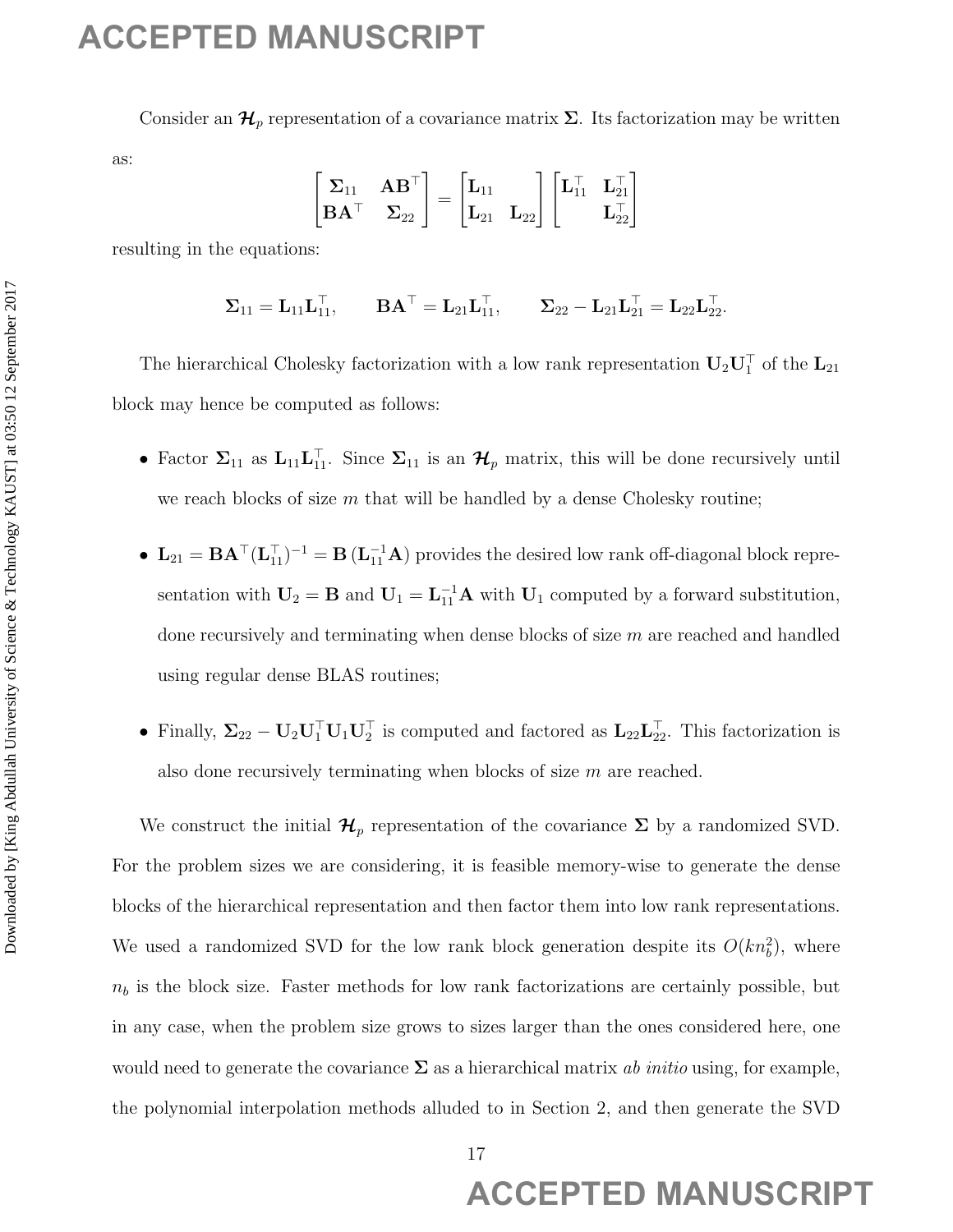of much smaller matrices resulting in savings in both memory and arithmetic operations. Other methods are also possible. We do not discuss them here as the dominant cost of the computation is the high-dimensional multivariate normal integration itself.

Once the  $\mathcal{H}_p$  representation of the covariance  $\Sigma$  is available, the algorithm above generates the  $\mathcal{H}_p$  representation of its Cholesky factor  $\mathbf{L}_{\mathcal{H}}$  in complexity  $O(k^3 n \log n + k^2 n \log^2 n)$ , where  $k$  is an averaged local rank of the low rank blocks. We also note here that the local ranks may grow somewhat during the factorization as needed to achieve a desired target accuracy, but the growth is quite moderate, as the results in the next section show.

## 6 Numerical Examples

To illustrate the effectiveness and scalability of the algorithm described in Section 4, we use it to evaluate the multivariate normal integral on test problems described below. The implementation was done in C++ and the numerical experiments were performed on a workstation equipped with an Intel Xeon E5-2699 CPU running at 2.3 GHz with the Linux Ubuntu 15.04 operating system. The Intel Math Kernel Library (MKL) was used for the supporting linear algebra routines. No effort was made to parallelize the code, although some of underlying runtime libraries take some advantage of the multicore hardware. Code is made available in the online Supplementary Materials. ACCEPTED MANUSCRIPT<br>
of until smaller matrix smalling in lead theorem, and arithmetic operations.<br>
Other rections are the physicial Mathematical matricular corresponding to the corresponding size of the corresponding to t

## 6.1 Constant covariance

In this first test, we use the constant correlation covariance from Genz (1992), defined as  $\Sigma = (1 - \rho) \mathbf{I}_n + \rho \mathbf{1}_n \mathbf{1}_n^{\top}$ , where  $\mathbf{I}_n$  is the  $n \times n$  identity matrix and  $\mathbf{1}_n$  is an *n*-vector of ones. Every off-diagonal block of this matrix is exactly of rank  $k = 1$  and therefore this matrix admits an efficient and exact hierarchical representation. Table 1 shows the performance of the proposed integration algorithm on problems of different sizes. For every size  $n$ , three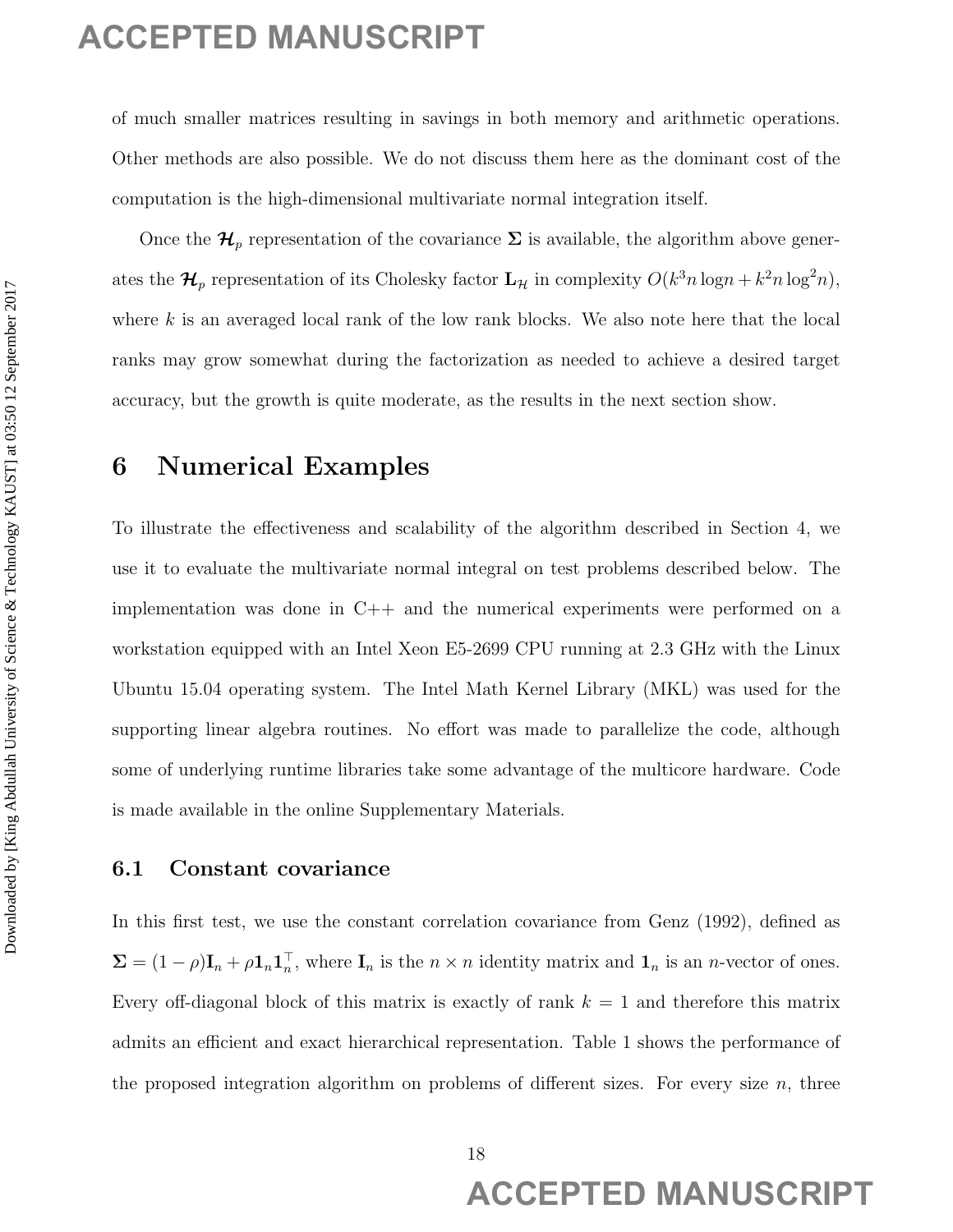Table 1: Performance of the hierarchical multivariate normal integral computation of a Gaussian distribution with a constant correlation matrix with  $\rho = 0.8$  for  $i \neq j$ . Here  $10^4$ quasi-Monte Carlo samples are used to produce results to better than 1% accuracy.

| $\, n$ | $\boldsymbol{m}$ | N               | $\epsilon_{\text{rel}}(\%)$ | $T(\mathrm{s})$ | $T_{\mathcal{H}}$ (s) |
|--------|------------------|-----------------|-----------------------------|-----------------|-----------------------|
| 256    | 32               | $10^{4}$        | 0.2%                        | 0.31            | 0.19                  |
| 1024   | 32               | 10 <sup>4</sup> | 0.3%                        | 2.24            | 0.79                  |
| 4096   | 32               | 10 <sup>4</sup> | $0.4\%$                     | 31.3            | 4.05                  |
| 16384  | 32               | $10^{4}$        | 0.4%                        | 980             | 18.6                  |

runtimes were averaged, and  $N = 10<sup>4</sup>$  quasi-Monte Carlo points were used in each run. Here  $\rho$  was taken to be 0.8. The limits of the integrals were set to  $[-\infty, b_i]$  where the upper limits  $b_i$ , for  $i = 1, \ldots, n$ , were randomly chosen from a normal distribution with mean 2.0 and standard deviation 0.5. The error estimates were computed as 2 standard deviations of the Monte Carlo values for a 95% confidence. The errors displayed in the table were normalized by the multivariate normal values (less than one) and shown as relative errors  $(\epsilon_{rel})$ . Exact closed-form expressions for this integral (Genz, 1992) were also used to verify that the errors estimated by the algorithm were correct. The size of the blocks that were treated as dense was set to  $m = 32$  but the performance was not particularly sensitive to small variations in m. The runtimes in seconds for both the standard non-hierarchical and the hierarchical evaluations are denoted by T and  $T_{\mathcal{H}}$  in (12), respectively. **ACCEPTED MANUSCRIPT**<br>
Table 1: Preferencer of the Heronthov variation normal biograc computation of a Gaussian distinction with a constant with one of the *F*  $\frac{1}{2}$  Hero D<sup>4</sup> can be a state of the computer we meet to

Figure 3 shows that the runtime of the hierarchical multivariate normal integration (HMVN) algorithm grows in a log-linear fashion. The right panel shows that the relationship between the runtime/logn and n is essentially a straight line of slope 1 on a log-log scale. The left panel compares the performance of the hierarchical algorithm with that of the standard method of Genz (1992) (MVN), which was reimplemented. No variable reordering was performed as it would be far too expensive to do so for problems involving several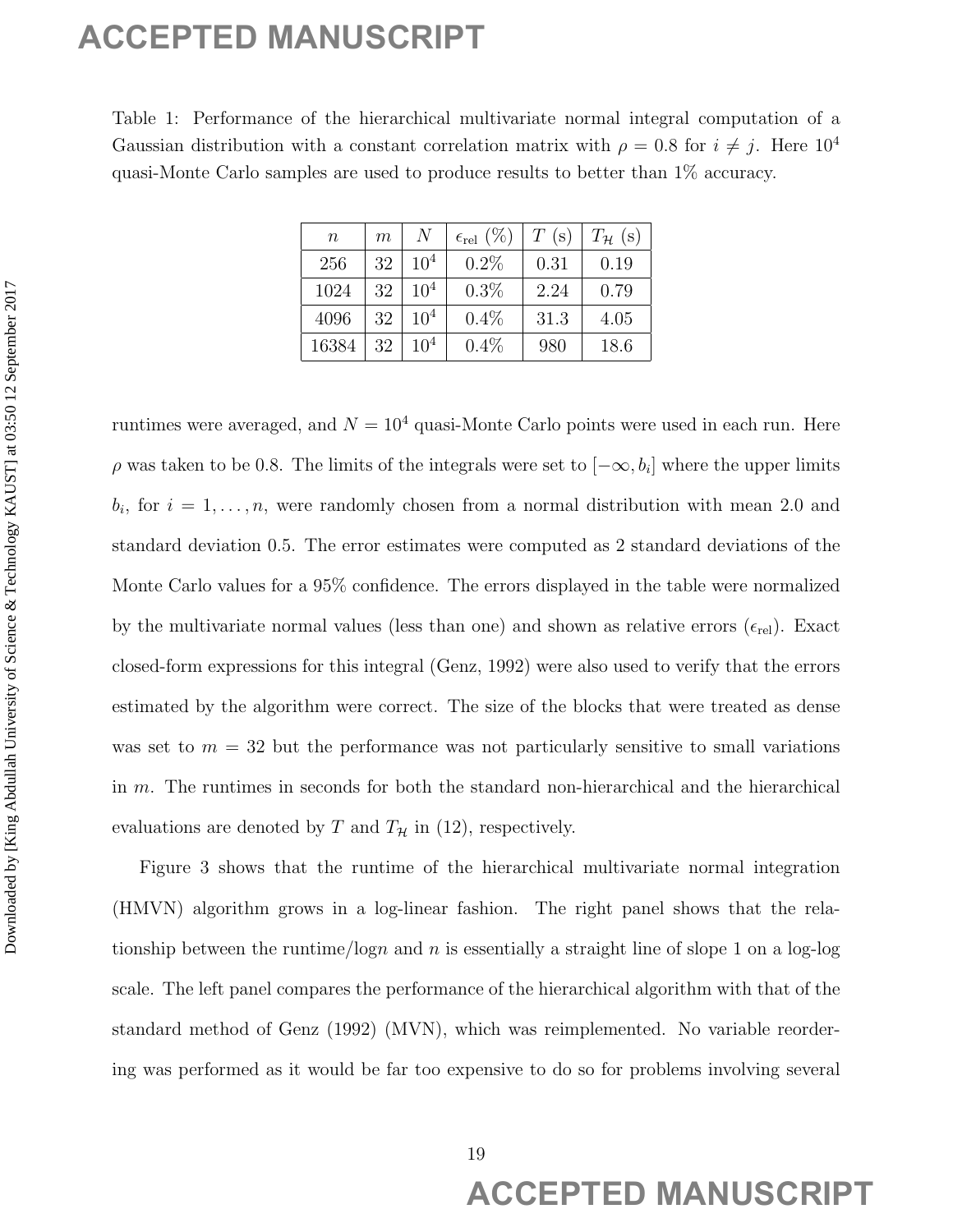

Figure 3: Non-hierarchical multivariate normal integration (MVN) algorithm and  $O(n \log n)$ scaling of the hierarchical multivariate normal integration (HMVN) algorithm on the constant correlation covariance matrix example.

thousands of dimensions and would outweigh the variance reduction advantage of reordering. The standard method has a quadratic asymptotic complexity (slope of the dashed line), and the scalability advantage of the log-linear hierarchical method is evident. We also note that the performance of the non-hierarchical method for problem sizes smaller than  $2^{12}$  appears to be slightly better than what would be predicted by a pure quadratic scaling. This is likely due to advantageous cache behavior at these sizes.

## 6.2 Exponential covariance

In this test, we consider n locations,  $s_1, \ldots, s_n$ , randomly distributed in the unit square  $[0, 1] \times [0, 1]$ . The covariance function is taken from the Matérn family:

$$
C_{\nu}(h) = \frac{\sigma^2}{2^{\nu-1}\Gamma(\nu)} (h/\beta)^{\nu} \mathcal{K}_{\nu}(h/\beta),
$$

where  $h = ||\mathbf{s}_i - \mathbf{s}_j||$  is the Euclidean distance,  $\sigma^2$  is the variance,  $\beta > 0$  is the range parameter,  $\nu > 0$  is the smoothness parameter, and  $\mathcal{K}_{\nu}$  denotes the modified Bessel function of the second kind of order  $\nu$ . We first consider a rough process with  $\nu = 1/2$  leading to an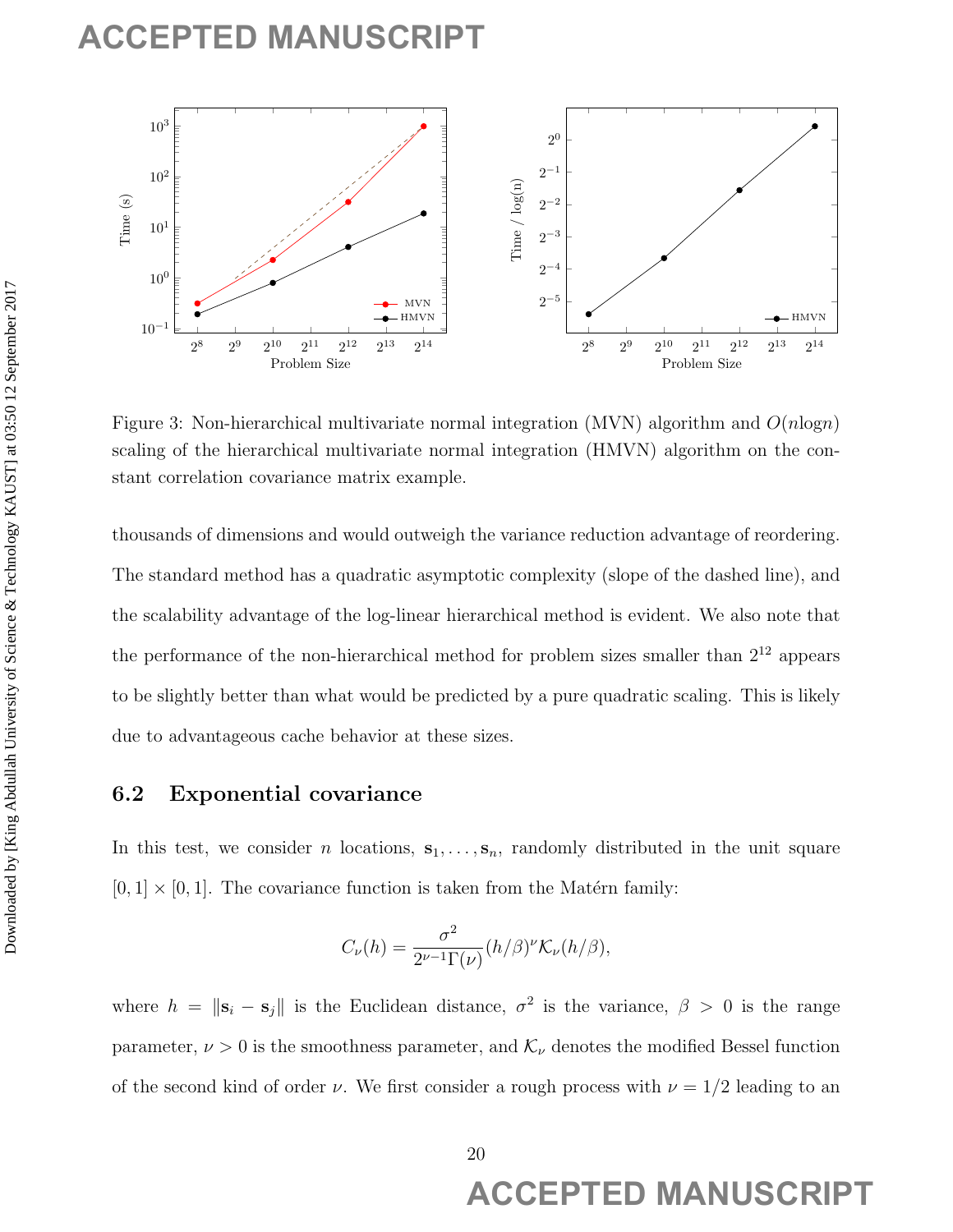$$
C_{0.5}(h) = \sigma^2 \exp(-h/\beta).
$$

Table 2: Performance of the hierarchical computation of multivariate normal integral. Covariance matrix is generated using an exponential covariance model  $C_{0.5}(h)$  evaluated at n locations randomly distributed in the unit square with  $\sigma^2 = 1$  and  $\beta$  as shown. Here,  $N=10^4$  quasi-Monte Carlo samples are used to produce results to within  $1\%$  accuracy.

|                   |                  | exponential covariance model:                                                                                                                                                                        |                                                           |                                         |                  |                             |                         |                                                                                         |
|-------------------|------------------|------------------------------------------------------------------------------------------------------------------------------------------------------------------------------------------------------|-----------------------------------------------------------|-----------------------------------------|------------------|-----------------------------|-------------------------|-----------------------------------------------------------------------------------------|
|                   |                  |                                                                                                                                                                                                      |                                                           | $C_{0.5}(h) = \sigma^2 \exp(-h/\beta).$ |                  |                             |                         |                                                                                         |
|                   |                  | We set $\sigma^2 = 1$ and consider three levels of dependence: $\beta = 0.03$ (weak), $\beta = 0.1$ (medium),                                                                                        |                                                           |                                         |                  |                             |                         |                                                                                         |
|                   |                  | and $\beta = 0.3$ (strong). We build the covariance matrix by ordering the points using a Morton                                                                                                     |                                                           |                                         |                  |                             |                         |                                                                                         |
|                   |                  | space-filling curve and recursively bisecting the ordered points to obtain the hierarchical                                                                                                          |                                                           |                                         |                  |                             |                         |                                                                                         |
|                   |                  |                                                                                                                                                                                                      |                                                           |                                         |                  |                             |                         |                                                                                         |
| matrix structure. |                  |                                                                                                                                                                                                      |                                                           |                                         |                  |                             |                         |                                                                                         |
|                   |                  | Table 2 shows the results of the hierarchical multivariate normal integration on problems                                                                                                            |                                                           |                                         |                  |                             |                         |                                                                                         |
|                   |                  | of varying sizes. The left portions of the table report on the hierarchical Cholesky factor                                                                                                          |                                                           |                                         |                  |                             |                         |                                                                                         |
|                   |                  |                                                                                                                                                                                                      |                                                           |                                         |                  |                             |                         |                                                                                         |
|                   |                  | Table 2: Performance of the hierarchical computation of multivariate normal integral. Co-                                                                                                            |                                                           |                                         |                  |                             |                         |                                                                                         |
|                   |                  | variance matrix is generated using an exponential covariance model $C_{0.5}(h)$ evaluated at                                                                                                         |                                                           |                                         |                  |                             |                         |                                                                                         |
|                   |                  | <i>n</i> locations randomly distributed in the unit square with $\sigma^2 = 1$ and $\beta$ as shown. Here,<br>$N = 104$ quasi-Monte Carlo samples are used to produce results to within 1% accuracy. |                                                           |                                         |                  |                             |                         |                                                                                         |
|                   |                  |                                                                                                                                                                                                      |                                                           |                                         |                  |                             |                         |                                                                                         |
|                   |                  |                                                                                                                                                                                                      |                                                           | $\beta=0.03$                            |                  |                             |                         |                                                                                         |
| $\, n$            | m                | $k_{\min}, k_{\text{ave}}, k_{\max}$                                                                                                                                                                 | $\epsilon^{\mathcal{H}}_{\text{rel}}$                     | $L_{\mathcal{H}}$ (MB)                  |                  |                             |                         |                                                                                         |
|                   |                  |                                                                                                                                                                                                      |                                                           |                                         | $\overline{N}$   | $\epsilon_{\text{rel}}(\%)$ | $T(\mathrm{s})$         |                                                                                         |
| 256               | 64               | 8, 12, 19                                                                                                                                                                                            | $6\times10^{-5}$                                          | 0.15                                    | 10 <sup>4</sup>  | 0.01%                       | 0.32                    | 0.21                                                                                    |
| 1024              | 64               | 12, 20, 49                                                                                                                                                                                           | $6\times10^{-5}$                                          | 0.94                                    | $10^{4}$         | 0.1%                        | 2.33                    | 1.04                                                                                    |
| 4096              | 64               | 14, 25, 111                                                                                                                                                                                          | $7\times10^{-5}$                                          | 6.58                                    | $10^{4}$         | 0.4%                        | 30.5                    |                                                                                         |
| 16384             | 64               | 14, 27, 225                                                                                                                                                                                          | $8\times10^{-5}$                                          | 48.1                                    | 10 <sup>4</sup>  | 0.5%                        | 979                     |                                                                                         |
|                   |                  |                                                                                                                                                                                                      |                                                           | $\beta=0.1$                             |                  |                             |                         |                                                                                         |
| $\, n$            | $\boldsymbol{m}$ | $k_{\min}, k_{\text{ave}}, k_{\max}$                                                                                                                                                                 | $\epsilon^{\mathcal{H}}_{\text{rel}}$                     | $L_{\mathcal{H}}$ (MB)                  | $\boldsymbol{N}$ | $\epsilon_{\text{rel}}(\%)$ | $T(\mathrm{s})$         |                                                                                         |
| 256               | 64               | 14, 18, 28                                                                                                                                                                                           | $6 \times 10^{-5}$                                        | 0.16                                    | 10 <sup>4</sup>  | $0.3\%$                     | 0.31                    | 0.22                                                                                    |
| 1024              | 64               | 14, 23, 58                                                                                                                                                                                           | $8 \times 10^{-5}$                                        | 1.02                                    | 10 <sup>4</sup>  | 0.5%                        | 2.32                    | 1.09                                                                                    |
| 4096              | 64               | 14, 26, 118                                                                                                                                                                                          | $8 \times 10^{-5}$                                        | 6.89                                    | 10 <sup>4</sup>  | 0.6%                        | 30.2                    | 5.84<br>34.4<br>5.99                                                                    |
| 16384             | 64               | 14, 27, 229                                                                                                                                                                                          | $9\times10^{-5}$                                          | 48.7<br>$\beta=0.3$                     | 10 <sup>4</sup>  | 0.7%                        | 981                     | 35.1                                                                                    |
| $\, n$            | $\boldsymbol{m}$ | $k_{\min}, k_{\text{ave}}, k_{\max}$                                                                                                                                                                 |                                                           | $L_{\mathcal{H}}$ (MB)                  | $\boldsymbol{N}$ | $\epsilon_{\text{rel}}(\%)$ |                         |                                                                                         |
| 256               | 64               | 15, 21, 31                                                                                                                                                                                           | $\epsilon^{\mathcal{H}}_{\text{rel}}$<br>$7\times10^{-5}$ | 0.17                                    | $10^{4}$         | $0.4\%$                     | $T(\mathrm{s})$<br>0.34 |                                                                                         |
| 1024              | 64               | 14, 24, 60                                                                                                                                                                                           | $8 \times 10^{-5}$                                        | 1.04                                    | 10 <sup>4</sup>  | 0.5%                        | 2.32                    | 1.09                                                                                    |
| 4096              | 64               | 14, 26, 117                                                                                                                                                                                          | $9 \times 10^{-5}$                                        | 6.84                                    | $10^4$           | $0.6\%$                     | 30.8                    | $T_{\mathcal{H}}$ (s)<br>$T_{\mathcal{H}}$ (s)<br>$T_{\mathcal{H}}$ (s)<br>0.22<br>6.44 |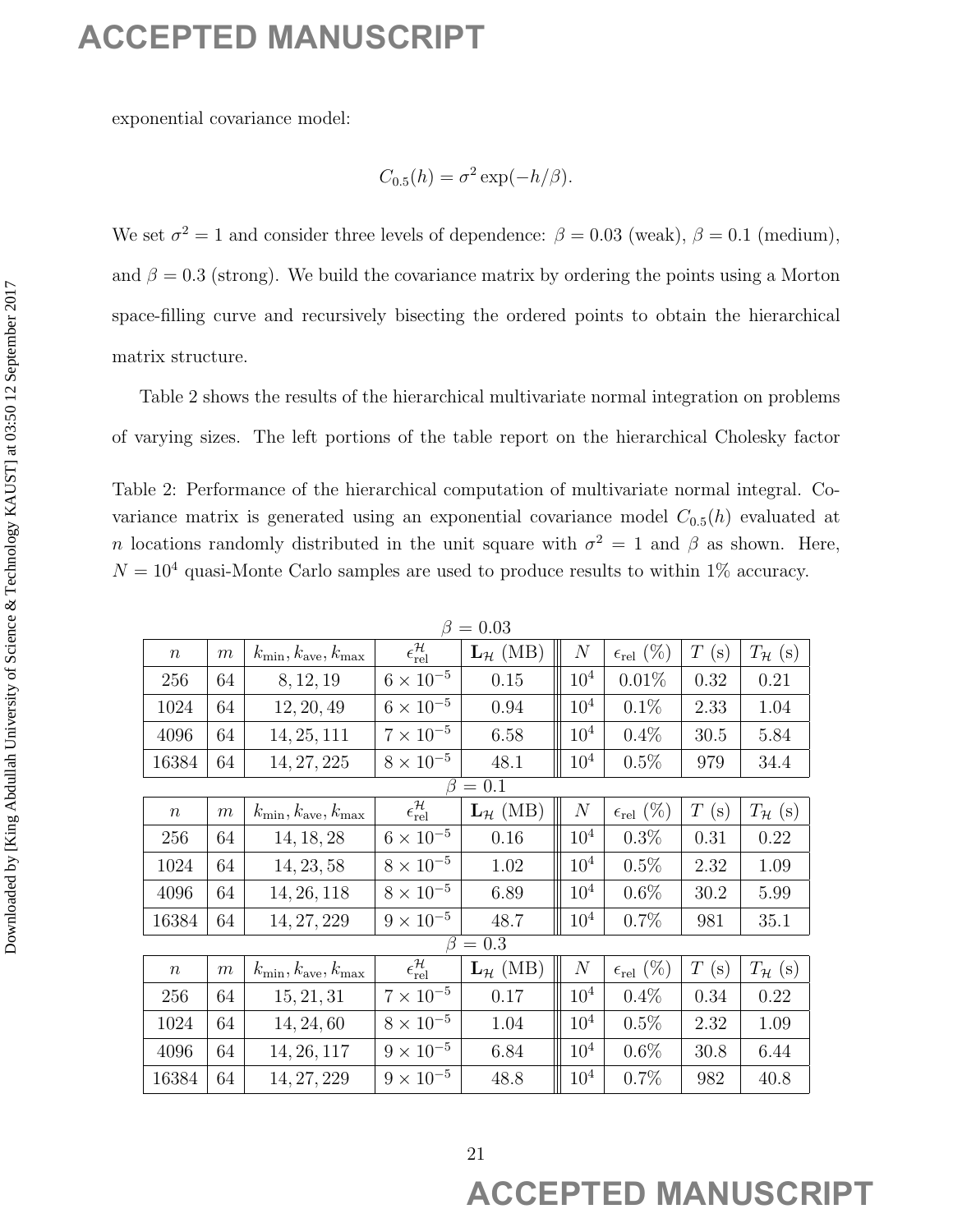representation while the right side presents the integration evaluation results. For example, the third row in the first subtable refers to a covariance of size  $4096\times4096$ , generated from the exponential covariance with  $\beta = 0.03$ . The matrix is represented with  $m = 64$  as the size of its dense blocks resulting in an  $\mathcal{H}_6$  representation. Statistics on the local ranks of the various blocks of hierarchical Cholesky factors are shown in the third column including the minimum, maximum, and average ranks. The Frobenius norm error in the hierarchical matrix Cholesky approximation  $\left(\epsilon_{rel}^{\mathcal{H}}=\frac{\|\mathbf{L}-\mathbf{L}_{\mathcal{H}}\|_F}{\|\mathbf{L}\|_F}\right)$  $\|\mathbf{L}\|_F$ ) is displayed in the fourth column. For these problems, we chose a threshold of 10<sup>−</sup><sup>4</sup> for the approximation of the hierarchical factor, which is more than sufficient for the accuracy target of the integral. More accurate approximations, which would be obtained by larger ranks of the matrix blocks, are of course possible but would be wasteful here as the error in the integration is the dominant source of error. The resulting memory footprint in megabytes (MB) of the Cholesky factor is displayed in the fifth column. The right side of the table shows the times for evaluating the multivariate normal integral using  $N = 10<sup>4</sup>$  quasi-Monte Carlo points, resulting in a relative accuracy smaller that 1% in all cases. As in the previous example, three runtimes were averaged for every size  $n$ . In each run, the limits of integration were set to  $[-\infty, b_i]$  where the upper limits  $b_i$ , for  $i = 1, \ldots, n$ , were randomly chosen from a normal distribution with mean 4.0 and standard deviation 0.5. The runtimes for both the hierarchical and the standard non-hierarchical evaluations are shown in the last two columns. **ACCEPTED MANUSCRIPT**<br>
in processuation stable the probabilistic interaction reduction readers for a sometime of the stabilistic order to the stabilistic order of Science & 1993 × 120%, grammeter from the exponential cove

As can be seen from the table, the local ranks of the matrix blocks grow very slowly with problem size. The average rank can be essentially assumed to be bounded by a constant and the growth in both memory and evaluation time exhibits the nlogn asymptotic behavior. Figure 4 shows comparative plots of the time and memory requirements of the hierarchical and non-hierarchical methods for the  $\beta = 0.1$  case. The log-linear and quadratic asymptotic growths in both time and memory of the two methods are visible in the plots.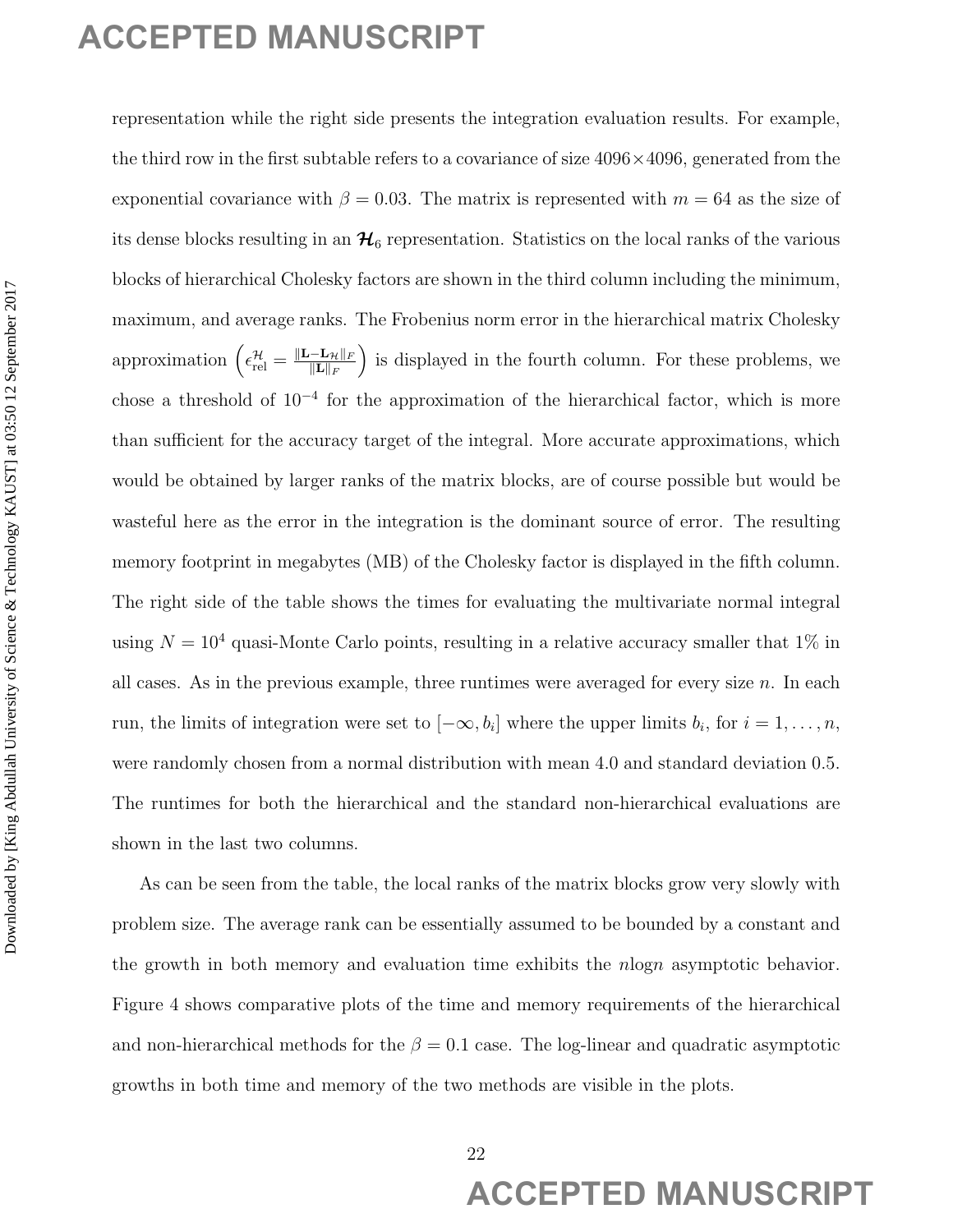

Figure 4: Comparison of time and memory requirements for multivariate normal integral with the hierarchical (HMVN) and non-hierarchical (MVN) methods for the exponential covariance model  $C_{0.5}(h)$  with  $\beta = 0.1$ .

## 6.3 Whittle covariance

In this final example, we consider a smooth process with  $\nu = 1$  leading to a Whittle covariance model:

$$
C_1(h) = \sigma^2(h/\beta)\mathcal{K}_1(h/\beta).
$$

We set  $\sigma^2 = 1$  and consider a somewhat medium level of dependence,  $\beta = 0.05$ . The results of the hierarchical representation of this covariance and of the multivariate normal integration on problems of varying sizes designed similarly to those in the previous section are shown in Table 3.

The qualitative behavior of the hierarchical representation and of the multivariate normal integration with the Whittle covariance function are similar to the results with the exponential covariance. The average ranks of the hierarchical matrix grow only modestly to attain a Frobenius norm accuracy of less than  $10^{-4}$ , and the memory and time requirements for the multivariate normal integral computation grow log-linearly.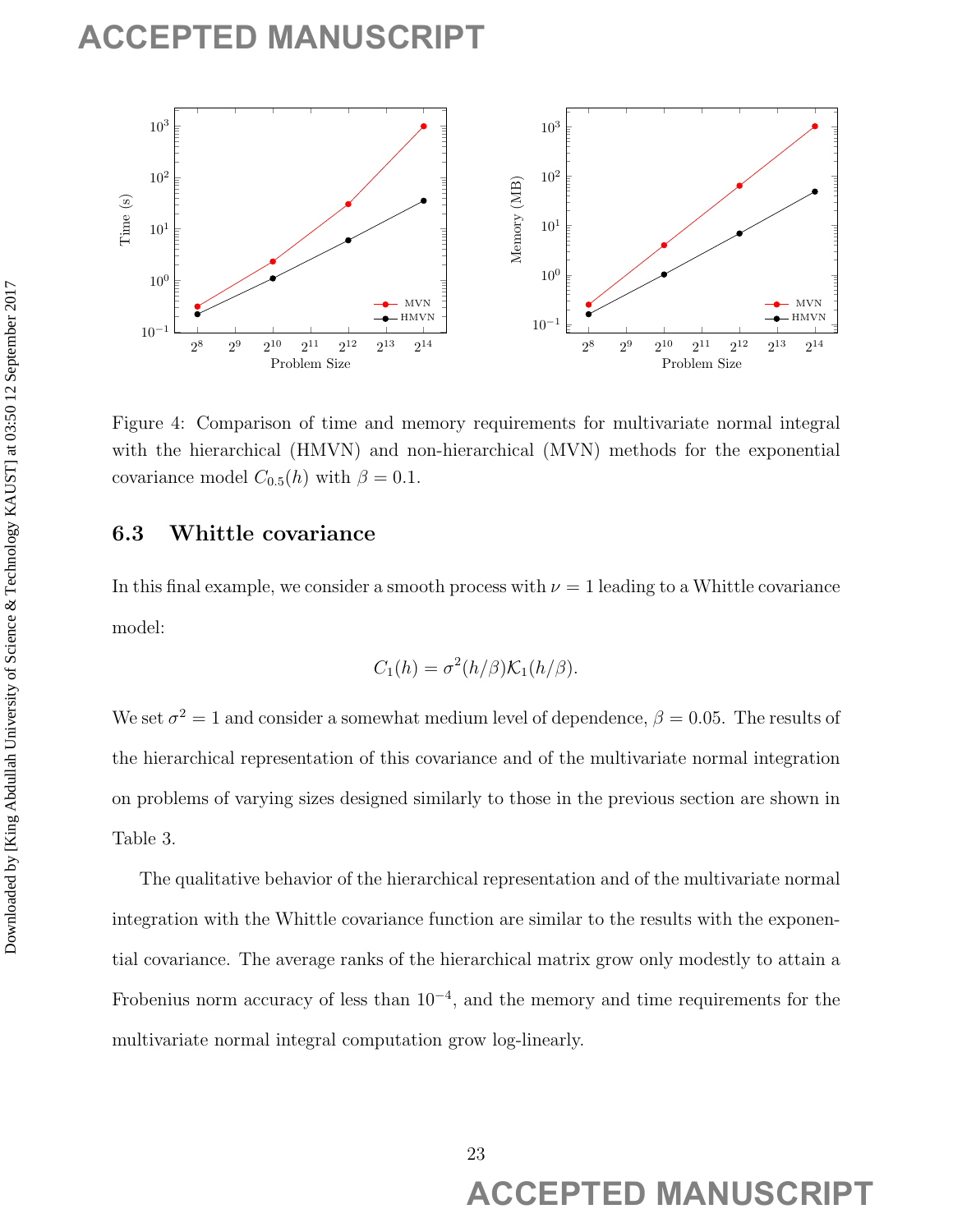Table 3: Performance of the hierarchical computation of the multivariate normal integral. The covariance matrix is generated using a Whittle covariance model  $C_1(h)$  evaluated at n locations randomly distributed in the unit square with  $\sigma^2 = 1$  and  $\beta = 0.05$ . Here,  $N = 10^4$ quasi-Monte Carlo samples are used to produce results to within 1% accuracy.

| $\boldsymbol{n}$ | m  | $k_{\min}, k_{\text{ave}}, k_{\max}$ | $\epsilon^{\mathcal{H}}_{\text{rel}}$ | $\mathbf{L}_{\mathcal{H}}$ (MB) | $\,N$           | $(\% )$<br>$\epsilon_{\text{rel}}$ | T<br>$(\mathbf{s})$ | $T_{\mathcal{H}}$<br>$(\mathrm{s})$ |
|------------------|----|--------------------------------------|---------------------------------------|---------------------------------|-----------------|------------------------------------|---------------------|-------------------------------------|
| 256              | 64 | 13, 17, 27                           | $5 \times 10^{-5}$                    | 0.16                            | $10^4$          | 0.2%                               | 0.36                | 0.22                                |
| 1024             | 64 | 14, 23, 56                           | $6 \times 10^{-5}$                    | 1.01                            | 10 <sup>4</sup> | $0.5\%$                            | 2.26                | 1.08                                |
| 4096             | 64 | 15, 25, 109                          | $6 \times 10^{-5}$                    | 6.64                            | $10^{4}$        | $0.6\%$                            | 32.0                | 6.91                                |
| 16384            | 64 | 15, 26, 210                          | $7 \times 10^{-5}$                    | 45.8                            | 10 <sup>4</sup> | $1.0\%$                            | 996                 | 41.2                                |

## 7 Conclusions

In this paper we presented a method that exploits a hierarchical low rank decomposition of the covariance matrix to substantially accelerate the computations of truncated multivariate normal probabilities in  $\mathbb{R}^n$  for large n. The hierarchical low rank structure of the covariance matrix is ubiquitous in spatial statistics contexts and is also common in financial applications where, for example, the time discretization of an underlying continuous process (e.g., option pricing model) produces a Cholesky factor of the covariance with this structure. For such problems, the proposed algorithm decomposes the high-dimensional integration problem into a sequence of integrals of smaller dimensions where quasi-Monte Carlo integration is very effective. The smaller problems are defined recursively and their integration limits are calculated from the off-diagonal low rank blocks of the hierarchical Cholesky matrix. Computationally, these latter calculations can be cast as arithmetically intensive BLAS3 GEMM evaluations that numerical linear algebra kernels can perform at near-peak performance on modern processors by exploiting the memory cache hierarchy very effectively. The resulting algorithm makes it practical to perform multivariate normal probability evaluations for problems with thousands of dimensions on workstations. It is competitive even on moderately **ACCEPTED MANUSCRIPT**<br>
This is the<br>formula in the trip symmetric internal time with a constant university of<br>the continue continue is a parameter downloaded by  $\frac{1}{2}$  and<br>  $\frac{1}{2}$  can be a stationary channel by  $\frac{1$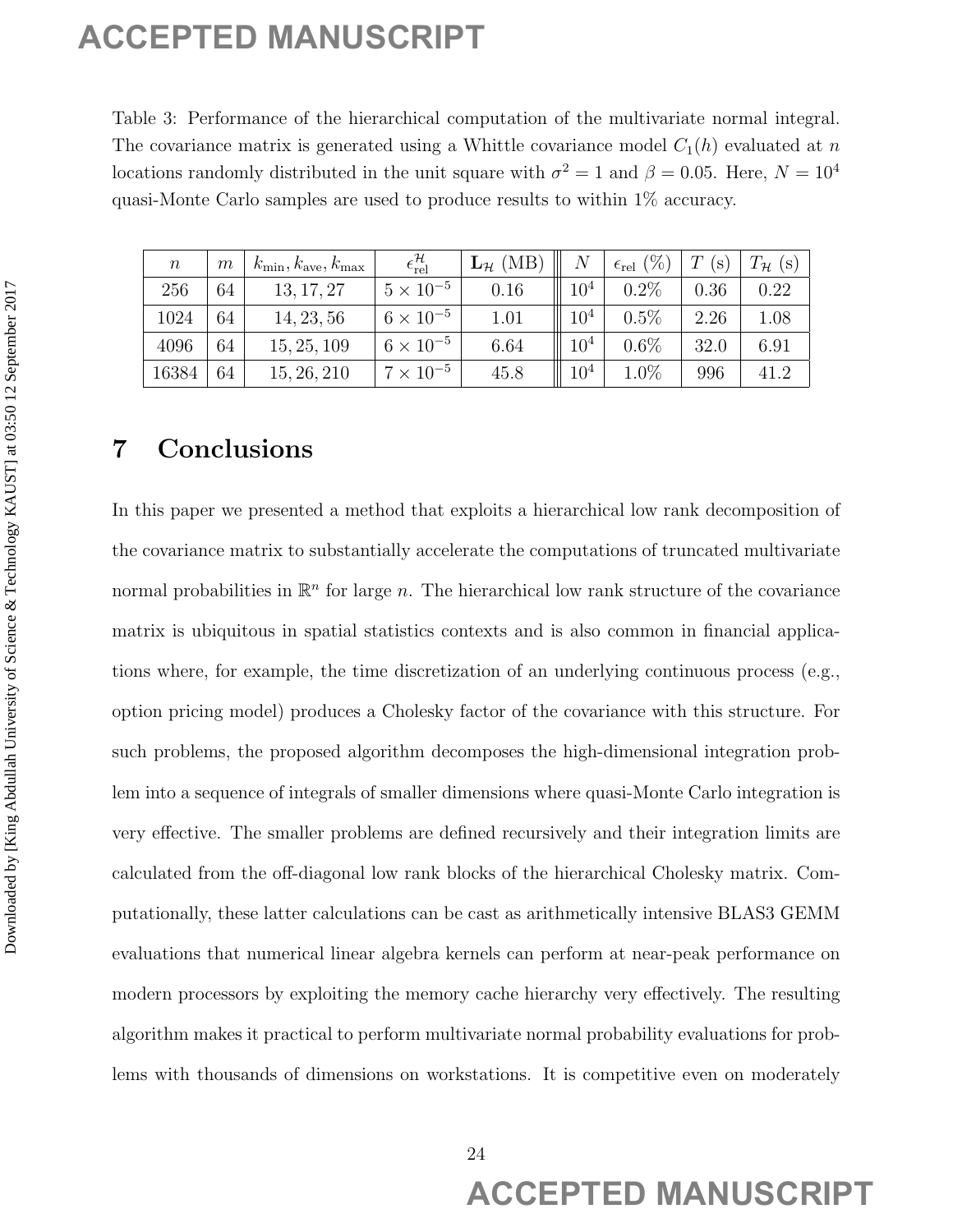small problems and scales near linearly with problem size. Both the theoretical estimates and the numerical experiments support this favorable asymptotic growth.

In the current implementation, we used the quasi-Monte Carlo Richtmyer points as proposed in Genz and Bretz (2009) for the integrals involving the small  $m \times m$  block diagonal matrices. The use of the exponential tilting method of Botev (2016) for evaluating these integrals could potentially bring significant improvements to the quality of the estimates for the same number of Monte Carlo samples and can be integrated in our proposed algorithm by replacing the Genz' alternative in the base case of the recursion. We intend to explore this improvement in the future. **ACCEPTED MANUSCRIPT**<br> **Analysis and scales are linearly with problem size. Both the through with a model of manuscript the presenting points as one of the content of the content of the september 2019 (see contenting the** 

## Supplementary Materials

Code: Hierarchical multivariate normal probability code. (hmvn.gz)

## References

- Ambikasaran, S., Foreman-Mackey, D., Greengard, L., Hogg, D. W., and O'Neil, M. (2016), "Fast Direct Methods for Gaussian Processes," IEEE Transactions on Pattern Analysis and Machine Intelligence, 38, 252–265.
- Arellano-Valle, R. B. and Azzalini, A. (2006), "On the Unification of Families of Skew-Normal Distributions," Scandinavian Journal of Statistics, 33, 561–574.
- Arellano-Valle, R. B., Branco, M. D., and Genton, M. G. (2006), "A Unified View on Skewed Distributions Arising from Selections," The Canadian Journal of Statistics, 34, 581–601.
- Arellano-Valle, R. B. and Genton, M. G. (2008), "On the Exact Distribution of the Maximum of Absolutely Continuous Dependent Random Variables," Statistics and Probability Letters, 78, 27–35.
- Azzalini, A. and Capitanio, A. (2014), The Skew-Normal and Related Families, IMS monographs. Cambridge University Press.
- Bebendorf, M. and Rjasanow, S. (2003), "Adaptive Low-Rank Approximation of Collocation Matrices," *Computing*, 79, 1–24.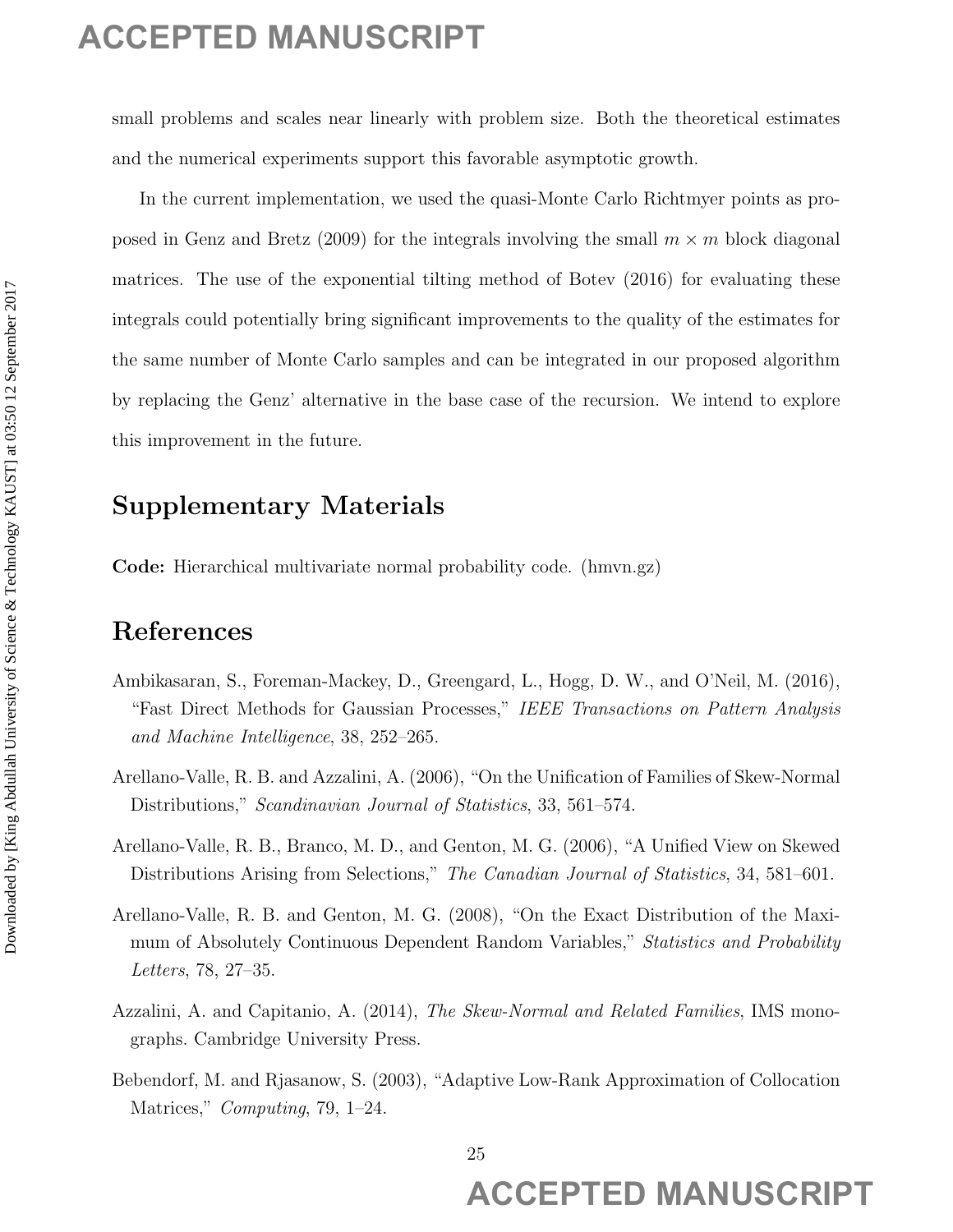- Bentley, J. L. (1975), "Multidimensional Binary Search Trees Used for Associative Searching," Communications of the ACM, 18, 509–517.
- Blackford, S., Demmel, J., Dongarra, J., Duff, I., Hammarling, S., Henry, G., Heroux, M., Kaufman, L., Lumsdaine, A., Petitet, A., Pozo, R., Remington, K., and Whaley, R. C. (2002), "An Updated Set of Basic Linear Algebra Subprograms (BLAS)," ACM Transactions on Mathematical Software, 28, 135–151. **ACCEPTED MANUSCRIPT**<br>
Bonder, J. L. (1977), "Malkilannomana Binary Search, Toss Used for Aventuating S. Bonder<br>
16g.<sup>2</sup> Geometrichten of the ACM 18, 800-617.<br> **Bonder, S. Domana J. J. Domana D. J. P. Hommana Dign S.** Bond
	- Borm, S., Lohndorf, M., and Melenk, J. M. (2005), "Approximation of Integral Operators by Variable-Order Interpolation," Numerische Mathematik, 99, 605–643.
	- Botev, Z. I. (2016), "The Normal Law Under Linear Restrictions: Simulation and Estimation via Minimax Tilting," Journal of the Royal Statistical Society, Series B, 79, 1–24.
	- Brown, B. M. and Resnick, S. I. (1977), "Extreme Values of Independent Stochastic Processes," Journal of Applied Probability, 14, 732–739.
	- Castruccio, S., Huser, R., and Genton, M. G. (2016), "High-Order Composite Likelihood Inference for Max-Stable Distributions and Processes," Journal of Computational and Graphical Statistics, 25, 1212–1229.
	- Chen, J., Wang, L., and Anitescu, M. (2014), "A Fast Summation Tree Code for Matérn Kernel," SIAM Journal on Scientific Computing, 36, A289–A309.
	- Cooley, D., Cisewski, J., Erhardt, R. J., Jeon, S., Mannshardt, E., Omolo, B. O., and Sun, Y. (2012), "A Survey of Spatial Extremes: Measuring Spatial Dependence and Modeling Spatial Effects," REVSTAT Statistical Journal, 10, 135–165.
	- Craig, P. (2008), "A New Reconstruction of Multivariate Normal Orthant Probabilities," Journal of the Royal Statistical Society: Series B (Statistical Methodology), 70, 227–243.
	- Davison, A. C. and Huser, R. (2015), "Statistics of Extremes," Annual Review of Statistics and its Application, 2, 203–235.
	- Davison, A. C., Padoan, S. A., and Ribatet, M. (2012), "Statistical Modeling of Spatial Extremes," Statistical Science, 27, 161–186.
	- Dombry, C., Genton, M. G., Huser, R., and Ribatet, M. (2017), "Full Likelihood Inference for Max-stable Data," arXiv:1703.08665.
	- Genton, M. G. (2004), Skew-Elliptical Distributions and Their Applications: A Journey Beyond Normality, Edited Volume, Chapman & Hall / CRC, Boca Raton.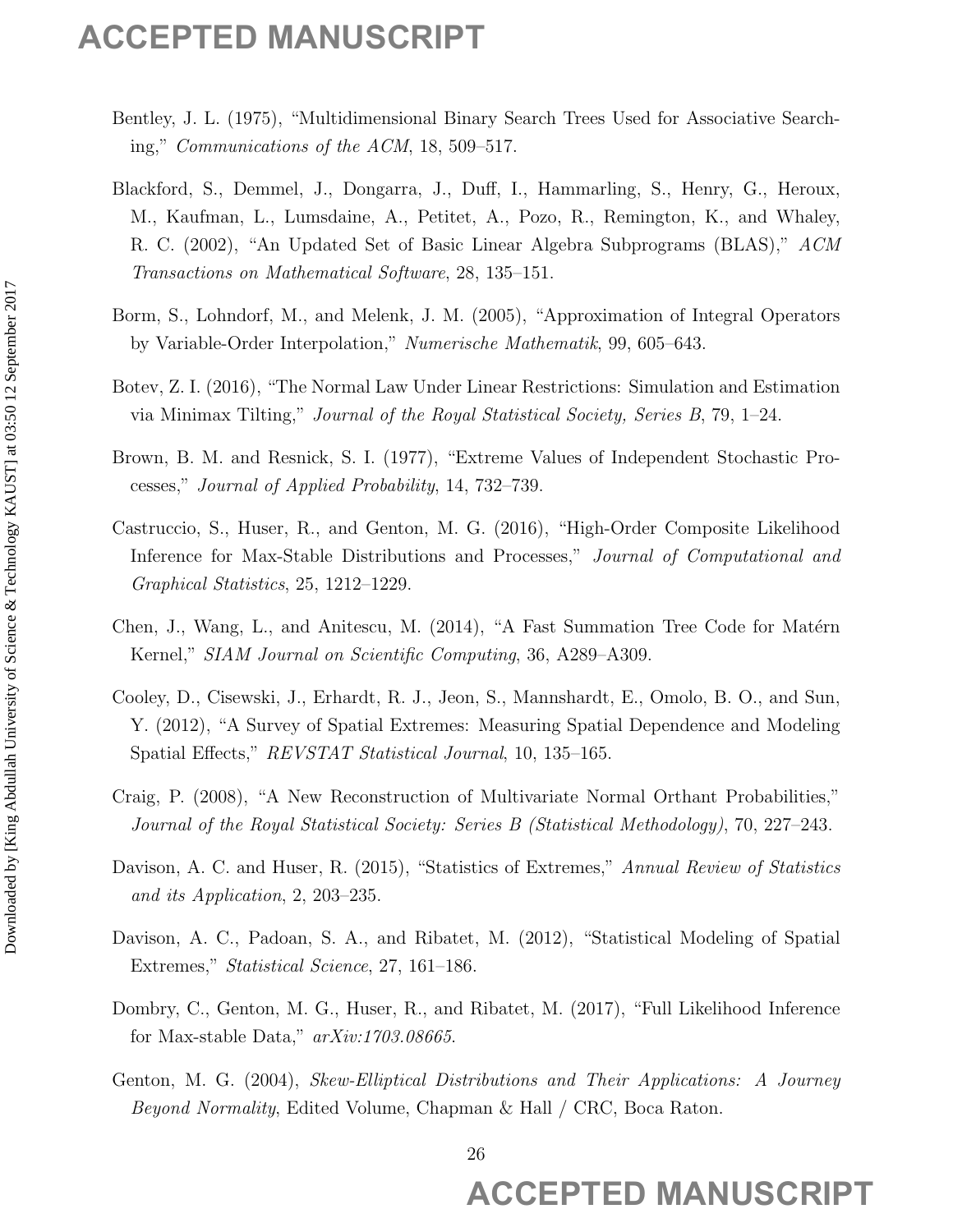- Genton, M. G. and Zhang, H. (2012), "Identifiability Problems in Some Non-Gaussian Spatial Random Fields," Chilean Journal of Statistics, 3, 171–179.
- Genz, A. (1992), "Numerical Computation of Multivariate Normal Probabilities," Journal of Computational and Graphical Statistics, 1, 141–149.
- Genz, A. and Bretz, F. (2009), Computation of Multivariate Normal and t Probablities, Lecture Notes in Statistics, Springer.
- Genz, A., Bretz, F., Miwa, T., Mi, X., Leisch, F., Scheipl, F., and Hothorn, T. (2016), mutnorm: Multivariate Normal and t Distributions, R package version 1.0-5.
- Graham, R., Knuth, D. E., and Patashnik, O. (1988), Concrete Mathematics, Addison-Wesley, Reading MA.
- Grasedyck, L. and Hackbusch, W. (2003), "Construction and Arithmetics of H-Matrices," Computing, 70, 295–334.
- Greengard, L. and Strain, J. (1991), "The Fast Gauss Transform," SIAM Journal on Scientific Computing, 12, 79–94.
- Hackbusch, W. (1999), "A Sparse Matrix Arithmetic Based on  $H$ -Matrices. Part I: Introduction to  $H$ -Matrices," *Computing*, 62, 89–108.
- $-$  (2015), *Hierarchical Matrices: Algorithms and Analysis*, Springer.
- Hackbusch, W., Khoromskij, B. N., and Kriemann, R. (2004), "Hierarchical Matrices Based on a Weak Admissibility Criterion," Computing, 73, 207–243.
- Halko, N., Martinsson, P. G., and Tropp, J. A. (2011), "Finding Structure with Randomness: Probabilistic Algorithms for Constructing Approximate Matrix Decompositions," SIAM Review, 53, 217–288.
- Hayter, A. J. (2012), "Recursive Integration Methodologies with Applications to the Evaluation of Multivariate Normal Probabilities," Journal of Statistical Theory and Practice, 5, 563–589. **ACCEPTED MANUSCRIPT**<br>
Center, M. G. and Ztang, H. (2012), "Basilificities, 2, 171–174.<br>
Center Fields", "Orient Accesso of Sciencials, 3, 171–174.<br>
Center Fields", "Orient Accesso of Sciencials, 3, 171–174.<br>
Center R. A.
	- Huser, R., Davison, A. C., and Genton, M. G. (2016), "Likelihood Estimators for Multivariate Extremes," Extremes, 19, 79–103.
	- Kabluchko, Z., Schlather, M., and de Haan, L. (2009), "Stationary Max-Stable Fields Associated to Negative Definite Functions," The Annals of Probability, 37, 2042–2065.